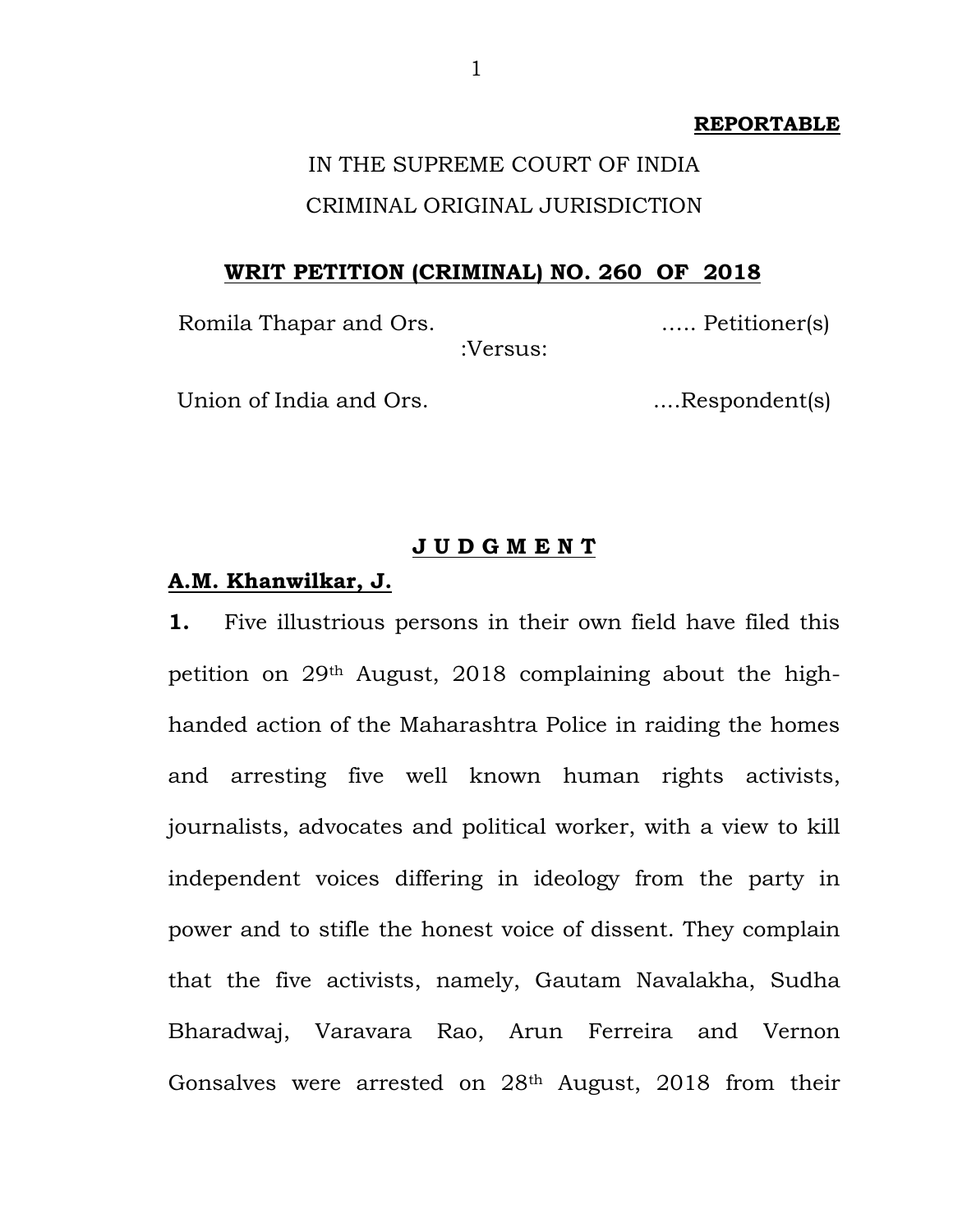homes at New Delhi, Faridabad, Mumbai, Thane and Hyderabad, respectively, without any credible material and evidence against them justifying their arrest, purportedly in connection with FIR No.0004/2018 dated 8th January, 2018 registered with Police Station Vishram Bagh, Pune City. This action was to silence the dissent, stop people from helping the poor and downtrodden and to instill fear in the minds of people and was a motivated action to deflect people"s attention from real issues. The petitioners have made it clear in their petition that they were seriously concerned about the erosion of democratic values and were approaching this Court "not to stop investigation into allegations" "but" to ensure independent and credible "investigation into the arrest of stated five human rights activists." They claim that anything short of that relief will damage the fabric of the nation irreparably.

**2.** The FIR in connection with which the said five persons came to be arrested has been appended and marked as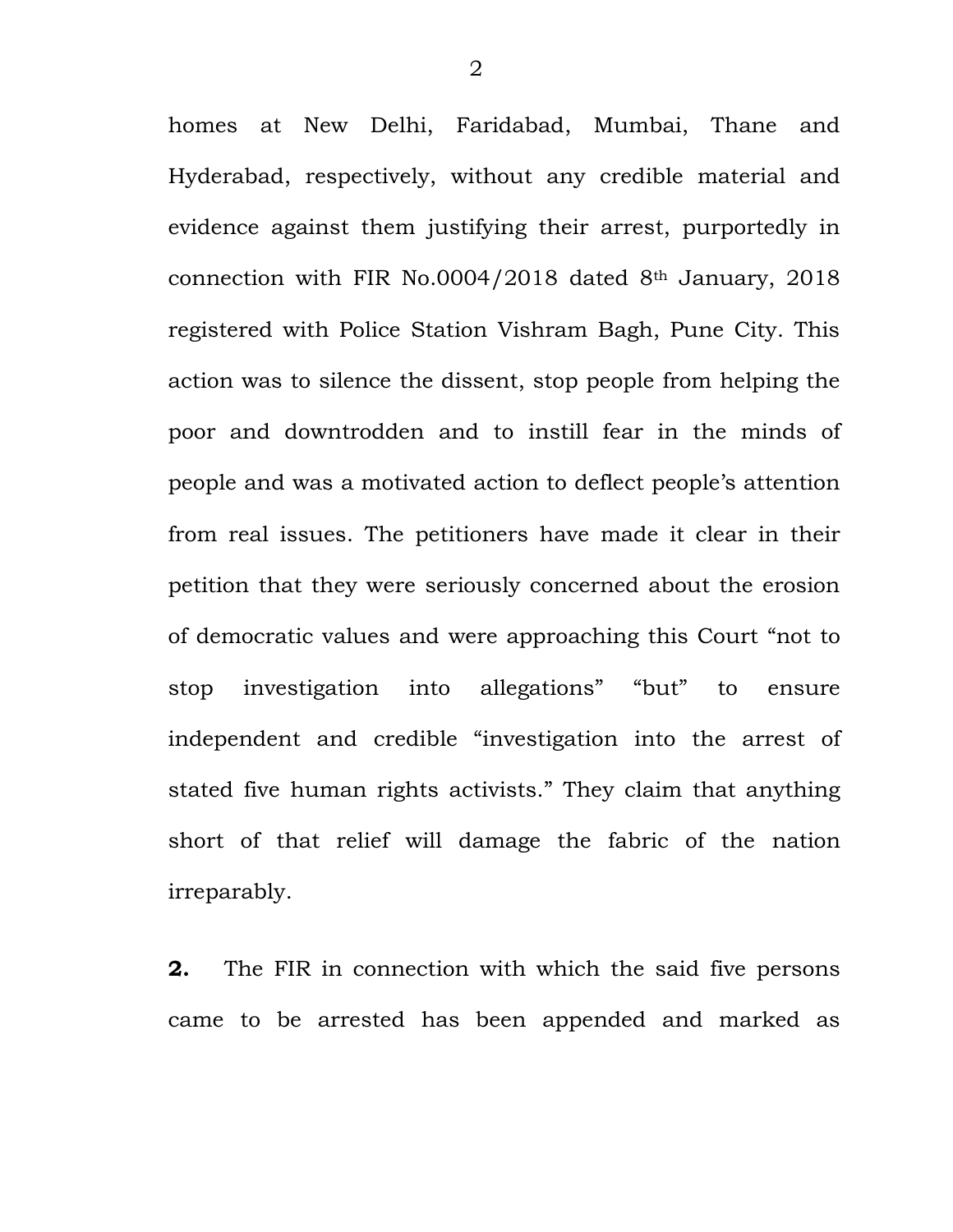Annexure P-2. It was registered on the basis of the statement

given by one Tushar Ramesh Damgule, which reads thus:

## "**Translation: FIR COPY**

I, Tushar Ramesh Damgule [Age 37] Occupation – Reconstruction, Residing at survey no.70, Santosh Nagar, Kafraj Pune, 411016, Mobile Number – 9850065423) personally states that, I am residing at the above mentioned address from last 20 years. I am completed Masters in Arts (History). I am running construction business by the name of Rao enterprises, from last 4 years. Somewhere in last week of December, I read one post of Facebook, that Elgar Parishad organized 31/12/2017 at Shaniwar Wada. Therefore on 31st December 2017, I personally went to Shaniwar Wada, opposite Ground, Pune, on around 2"o clock in this concern programme conduct by Sagar Gokhale, role describer Sudhir Dhavale, singer and artist Jyoti Jagtap, Ramesh Gaychor and other speakers like Jignesh Mewani, Umar Kahlid, Vinay Ratansingh, Prasanth Dontha etc. orators were seated on the stage. The said ground was crowded fully. I had read information and news related Kabir Kala Manch and their representatives by social media and newspapers. So, known them. On the programme of following other subjects, had express statement again and again malice statement such as "Bima Koregaon ne Diladhada, Navi Peshawar Mainatgada, Udavathikrya Rai Rai re, Gadun Taka Peshwai Re Garjana Sidnakache, Aalee Nvyane Peshwai re Garaj Tila Thokyachee, Re Saimka Garaj Tila Thokyachee". After this, some other orators had their speeches, as well as in that, Kabir Kala Manch's artist such as Jyoti Jagtap, Ramesh Gaichor and other six seven person sing the song again "Bhima Koregaon ne diladhada, Navi Peshwa Navi Peshawar Mainat Gada, Udavathikrya Rai Rai re, Gadum Taka Peshwai Re Garjana Sidnakache, Aalee Nvyane Peshwai re Garaj Tila Thokyachee, Re Saimka Garaj Tila Thokyachee…" as well as, the same had presented in the form of Pathnatya (Raadaramaj) and Dance Event with malice and enmity intentions. After in Second session, said Sudhir Dhawade while expressing role, he made the malice and disputable statement that "Jab Julm Ho to, Bagawat Honi Chahiye shahar mein, Jab Julm Ho to bagawat honi chahiye shahar mein aur agar bagawat na ho to, behatar hai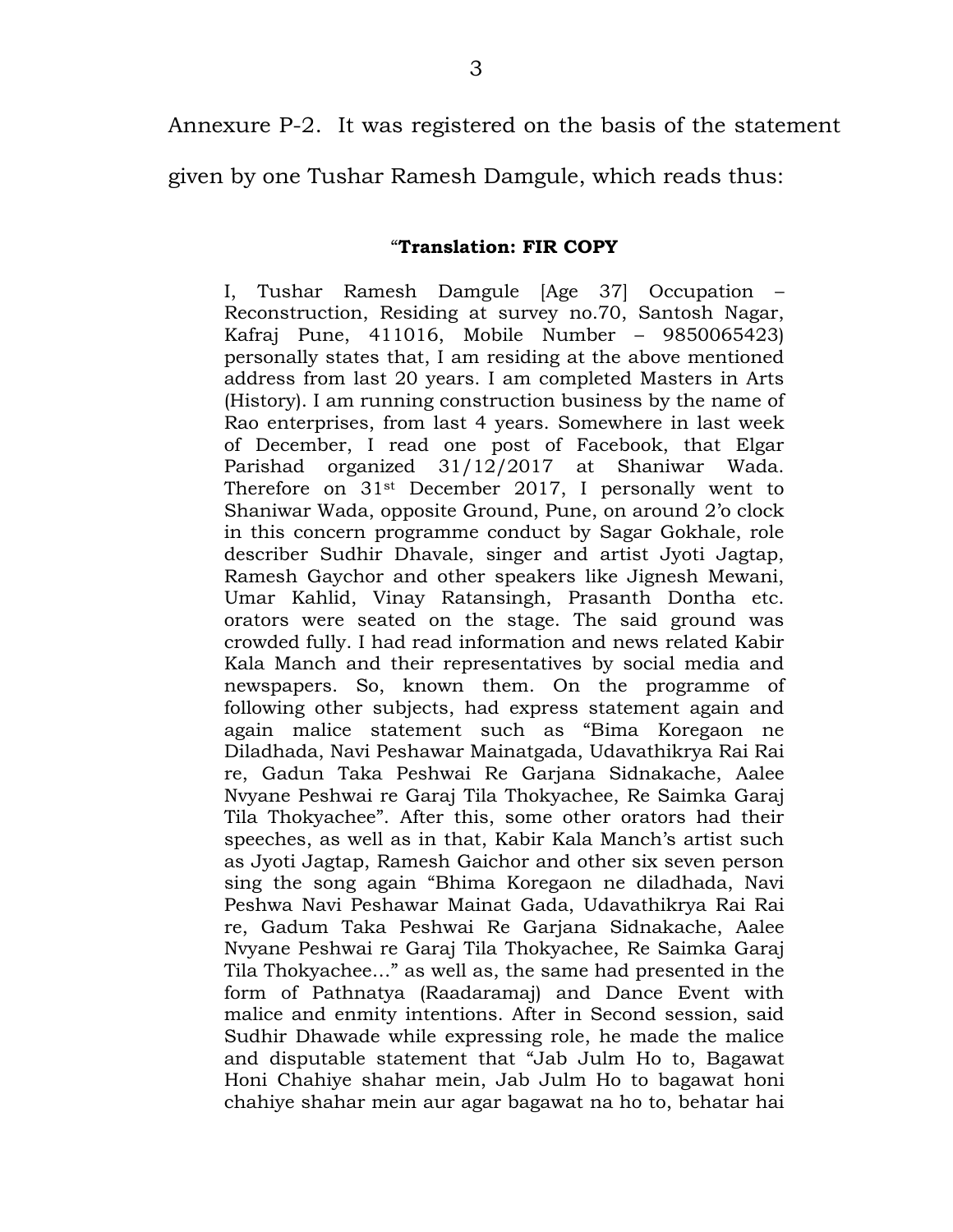kee, rat dhalane se phle ye shahar jalke rakh ho jaye, ye shahar jalke rakh ho jaye…." Then he said some other malice statement that "ye jo satrahai, ye satra hia, tayat hi apane aap mein ladai ka ellanhai, ye nave peswai ko haemin Samshan Ghat mein, kabrastan meindajana hai.." Afterwards, other speakers also expressed themselves in grudge words in the same Programme, some objectionable and provocable books kept for selling. After ending the program, I left from the there. On the date of 1st January, 2018 as usual year, huge crowd gathered to salute and honour the victory stambh/monument at Bheema Koregaon. But because of the Elgar Parishad which was held at Shaniwar Wada on 31st December, 2017, Kabir Kala Manch"s Sudhir Dhawale, Sagar Gorakhe, Harshali Potdar, Jyoti Jagtap, Ramesh Gaichor and other six seven persons tried to express malice statement and tried to incite disputable words, sentences between two society groups, raise some provocable slogans, songs and road drama imposed wrong and false History above mentioned Sudhir Dhawale, Harshali Potdar and other Kabir Kala Manch"s Activists been interrogated by legal inspection and sources. **Therefore, I state that, banned Maoist Organisation (CPI) have organized role is to boast and implicate the strong Maoist thoughts in depressed class and misdirect or misguide them and turn them towards unconstitutional violence activities, carrying the same thoughts, Kabir Kala Manch's Sudhir Dhawale and his other activist had presented different areas in Maharashtra, malice speeches, had spread false History, disputable statements and incite objectionable slogans, sung songs and road-dramas. They distributed some objectionable and provocable pamphlets, books too. So remarkably it reflected at Bheema Koregaon and nearer places by stone throwing, castes clashes and arson incidents.** 

Therefore, an organization –Elgar Parishad, on the day of 31st December, 2017 at 2.00 p.m. to 10.00 p.m. at Shaniwar Wada, Pule, role defines Kabir Kala Manch"s Sudhir Dhawale, programme conductor Sagar Gorakhe, and other artists HarshaliPotdar, Jyoti Jagtap, Ramesh Gaichor and others had presented objectionable songs as well as "Jab Julm ho to, Bagawat Honi Chahiye shahar mein, Jab Julm Ho to bagawat honi chahiye shahar mein aur agar bagawat na ho to, behatar hai kee, rat dhalane se phle ye shahar jalke rakh ho jaye, ye shahar jalke rakh ho jaye…" such type of disputable, objectionable passing statements, tried to incite disputable words, sentences between two society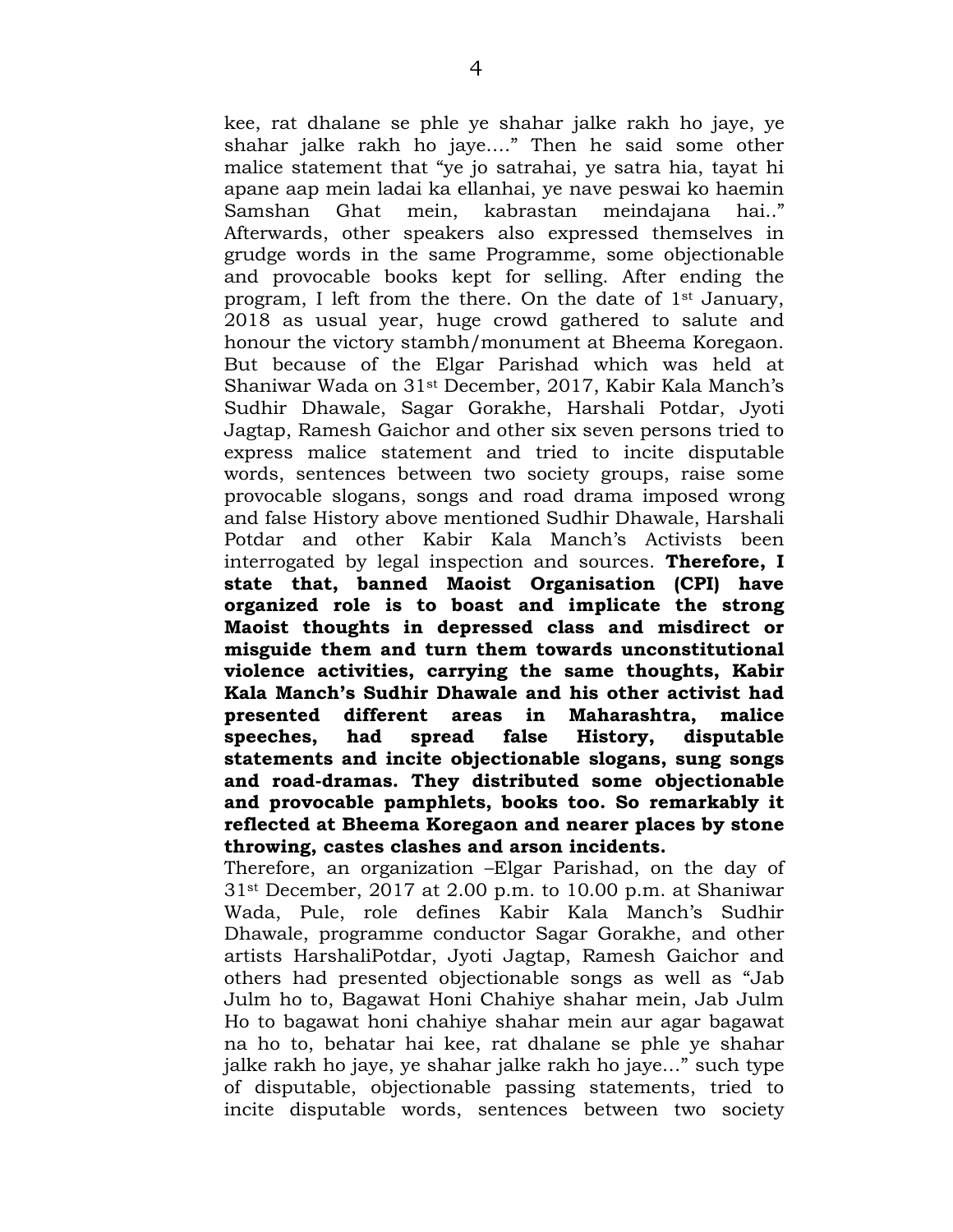groups, raised some provocable slogans, songs and road drama, imposed wrong and false History misguided the society. The same had been disputable and stone-throwing and arson incidents converted into disputable and cast clashes in society"s specific groups, with human injuries, violence, severe damages etc. Therefore, I lodged the complaint against (1) the role definer Kabir Kala Manch"s Sudhir Dhawale, (2) Pragramme conductor Sagar Gokhale (3) Harshali Potdar (4) Ramesh Gaichor (5) Deepak Denglr (6) Jyoti Jagtap. I read this typed

This statement given, Date: 08/01/2018 In front of: (M.B. Talware) Police - Sub-Inspector Vishram Baug, Police Station, Pune."

statement and whatever I stated is same true and correct.

(emphasis supplied)

**3.** According to the petitioners, none of the five persons arrested in connection with the stated FIR was present during the event organized on 31st December, 2017 at Pune by "Elgar Parishad" (with which they have no concern) nor any allegation is found against them in the FIR. Nevertheless, the Pune Police swiftly moved against them, for reasons best known on fabricated charges under various provisions of the Unlawful Activities (Prevention) Act, 1967 ("**UAPA**") and under the Indian Penal Code.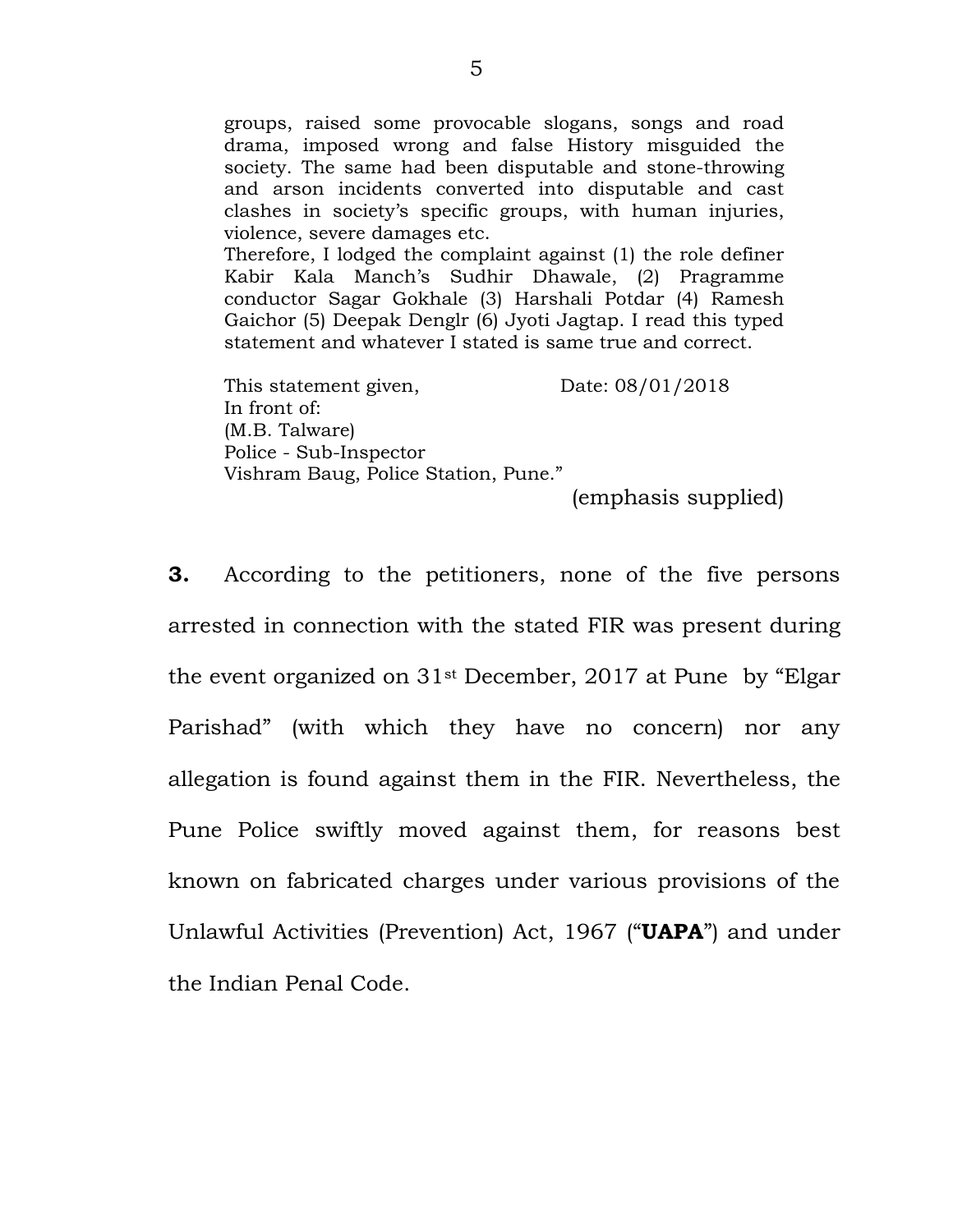**4.** According to the petitioners, since the FIR dated 2nd January, 2018, at Pimpri Police Station (Rural) for offences punishable under Sections 307, 143, 147, 148, 149, 295(A), 435, 436 of IPC, Sections 3(2)(v) & 3(1)(10) of the Scheduled Castes Scheduled Tribes Act and Section 4(25) of the Arms Act of the Maharashtra Police Act,1989, was registered against the Hindutva right wing leaders Milind Ekbote and Sambhaji Rao Bhide, based on an eye-witness account that they along with fringe groups had incited the violence against the Dalit congregation, instead of taking action against those who were behind the Bhima Koregaon violence, a false and fabricated complaint was engineered in the form of FIR No.0004/2018 and came to be registered on 8th January, 2018 at Vishram Bagh Police Station (Pune City), in respect of which the five named activists and others have been arrested. This fabricated FIR against the activists came to be registered in the name of the complainant who happens to have close links with the named accused in FIR No.2 dated 2nd January, 2018 registered at Pimpri Police Station (Rural). The Pune Police thus embarked upon a motivated process and arrested five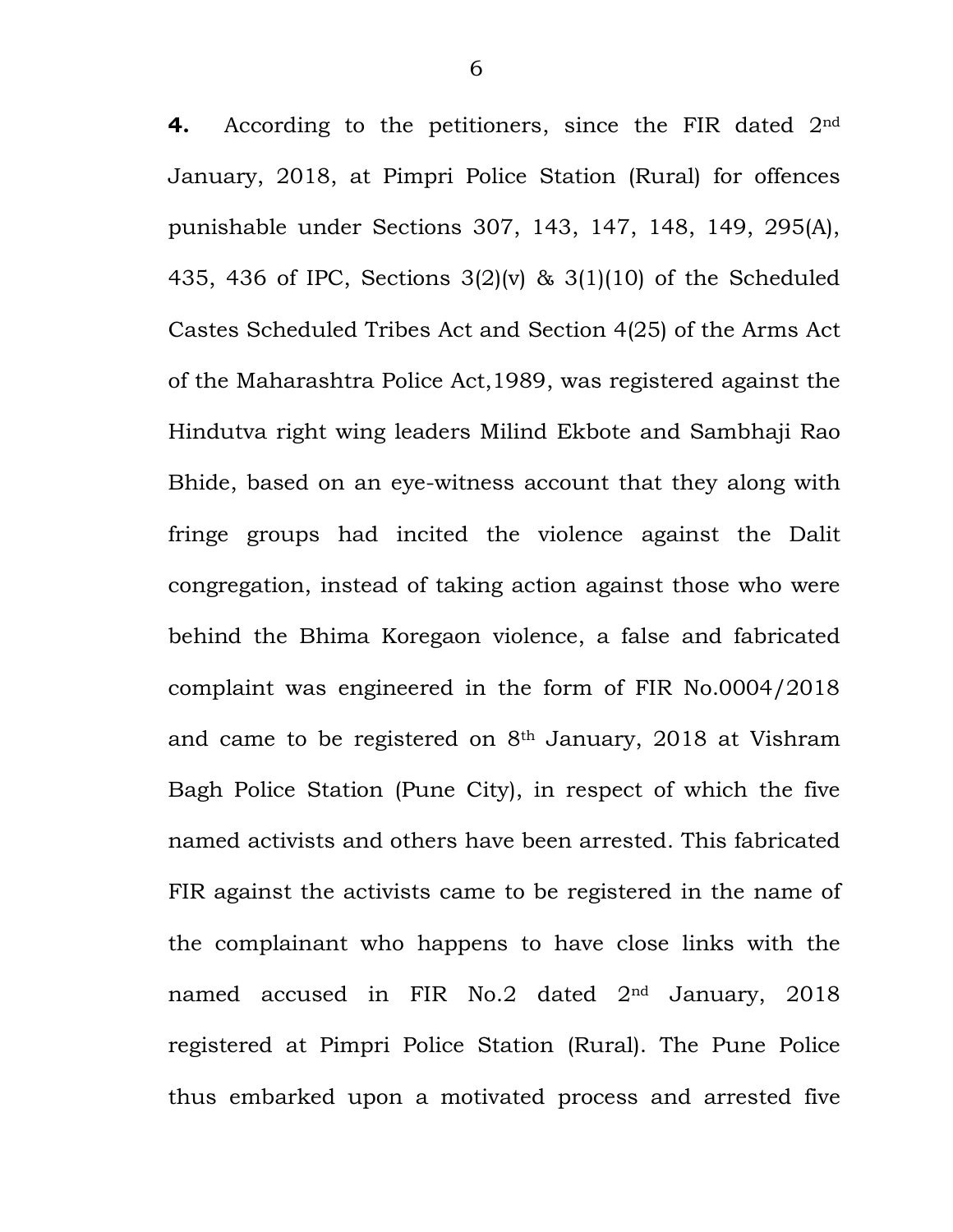human rights activists who had no concern with the incident referred to in the FIR No.4/2018.

**5.** It is further stated in the writ petition that the Pune Police investigating the Bhima Koregaon violence was systematically leaking documents to selective media with a view to spread false propaganda against the activists and to prejudice the public opinion against those arrested. The leaked documents allegedly found from the computer recovered during the search of the house of Rona Wilson, were addressed to Comrade Prakash and signed by "R", which apparently mentions about senior comrades proposing concrete steps to end the Modi-era by planning a Rajiv Gandhi style incident to assassinate the Prime Minister. The police had deployed systematic strategy to put out highly provocative but completely unsubstantiated, unverified and unproven allegations through select media channels to prejudice the public opinion against those already arrested. Further, the organizers of Elgar Parishad had immediately refuted the tall claim of the Pune Police and went on record that the event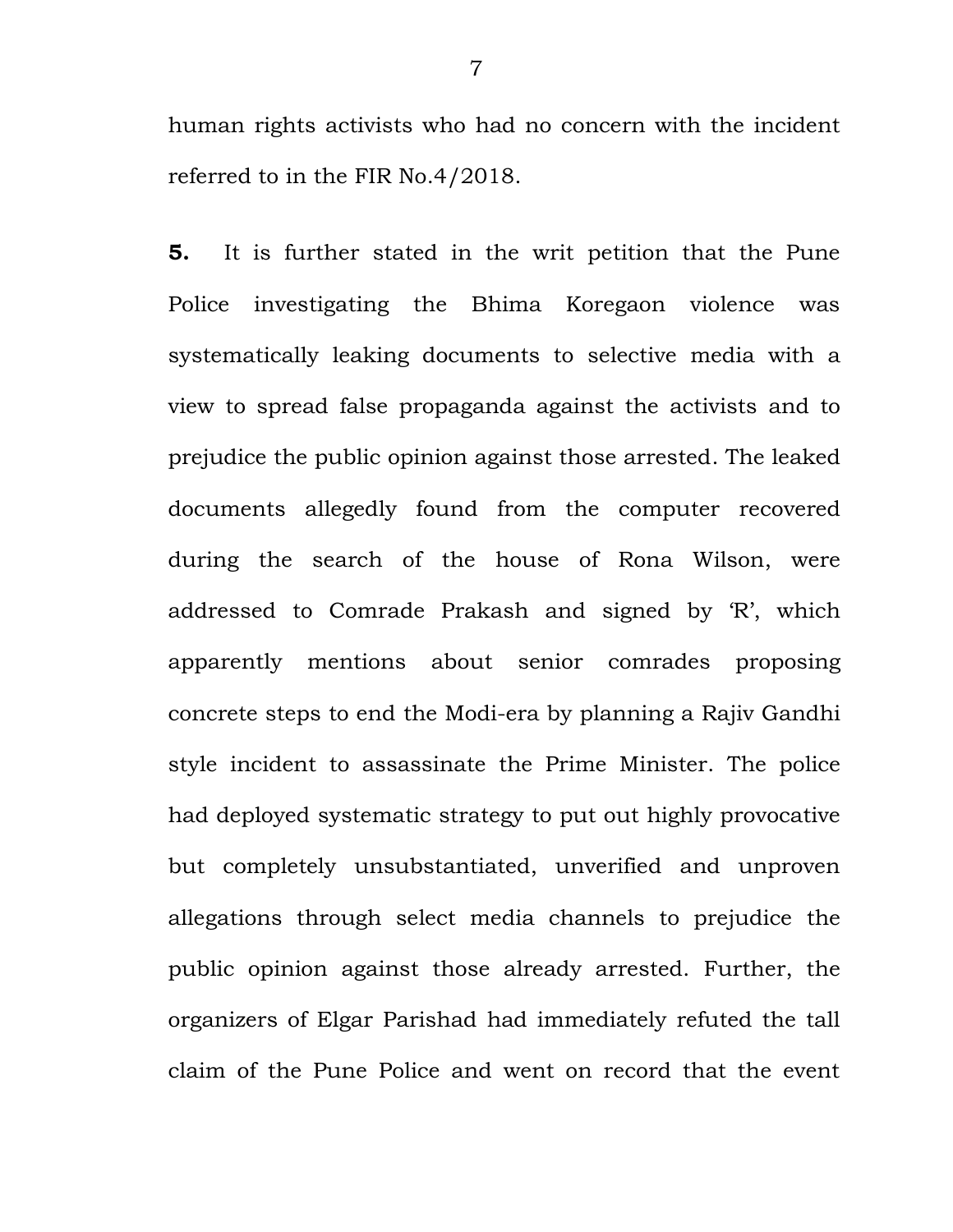referred to in the FIR under investigation was organized by them (Elgar Parishad) and no other organization was concerned therewith, much less any banned organization had any role in that regard. This statement was issued by a former Judge of this Court and another former Judge of the Bombay High Court who are the organizers of Elgar Parishad, emphatically condemning the letters leaked to the media by the Police as the same were never produced in evidence before the Court and that it was a ploy of the Government as it had felt threatened because of the mobilization of people by Elgar Parishad to raise their voice against the establishment and resist communal forces. The organization of Elgar Parishad had also denied of having received funds from any of the accused persons named in the FIR.

**6.** According to the petitioners, similar arbitrary arrests by the Pune City Police were caused across the country, particularly of those who spoke for the poor and marginalized and to malign human rights defenders, lawyers, activists and the progressive ideas and human rights ideology that they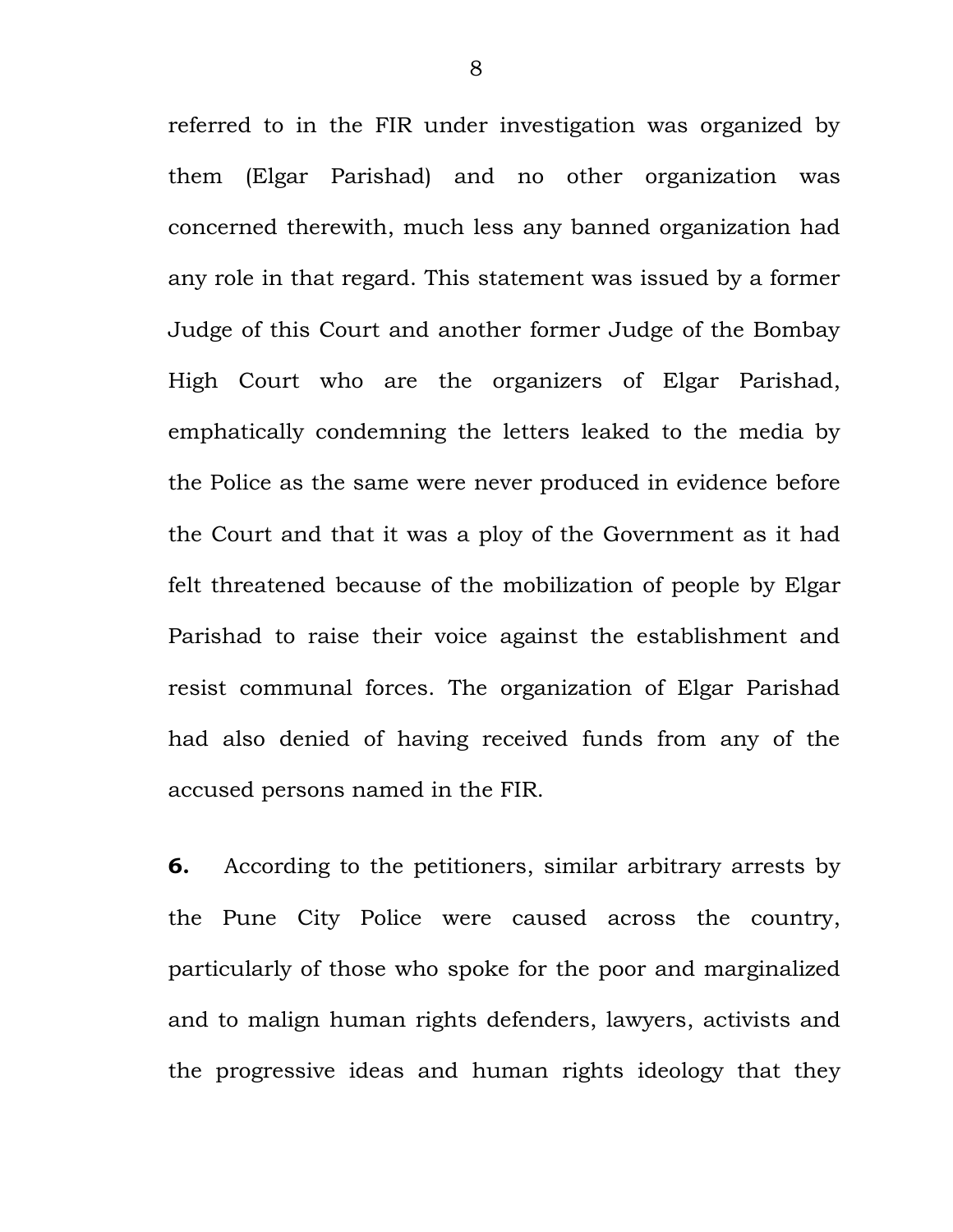espouse, so as to have a chilling effect in the minds of the activists and dissuade them from criticizing the policies and programmes of the Government.

**7.** The petitioners then state that without providing any evidentiary link between the persons arrested and raided *inter alia* Gautam Navlakha and Sudha Bhardwaj with FIR No.4 of 2018, they were served with the arrest memos signed by the persons who were brought as part of the entourage of the Pune Police as so-called "independent and respectable persons" to authenticate the arrest memos. The seizure memos were prepared in Marathi and signed by the Panchas who were brought by the Pune Police as part of the entourage. No translated copy of the FIR or the seizure memo was made over to Gautam Navlakha or Sudha Bhardwaj even though they were not conversant with Marathi. In this backdrop, Gautam Navlakha filed habeas corpus petition before the Delhi High Court, being Writ Petition No.2559 of 2018 challenging the transit remand order passed by the Chief Metropolitan Magistrate on 28th August, 2018. Similar petition was filed in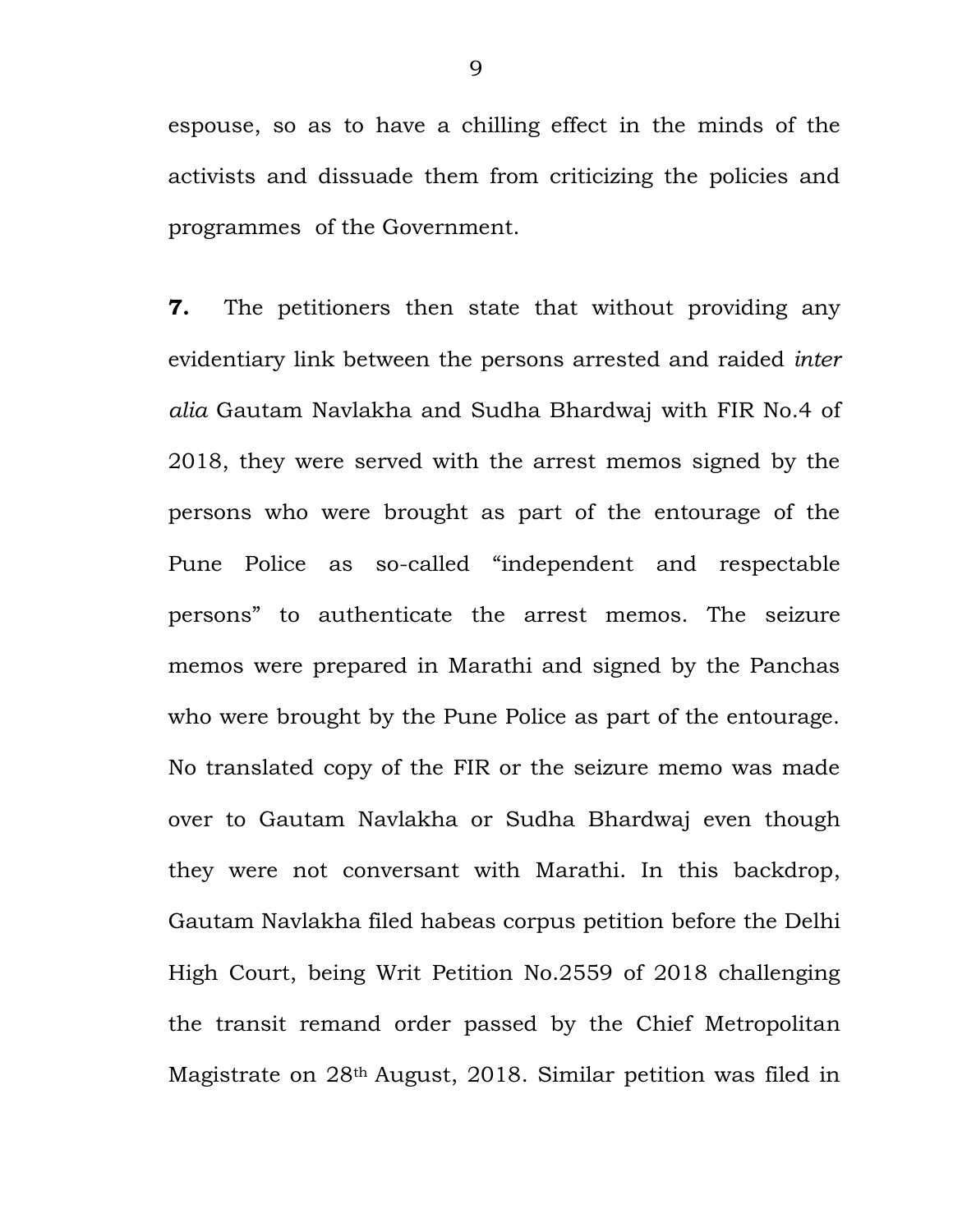the Punjab and Haryana High Court to direct the jurisdictional Court which had allowed the prayer to grant transit remand, to keep Sudha Bhardwaj at her residence under supervision of the local police. Even the petition filed in the Punjab and Haryana High Court is still pending. Nevertheless, the petitioners rushed to this Court by way of the present writ petition filed as a public interest litigation, to espouse the cause of the five persons arrested by the Pune Police, praying for an independent and comprehensive enquiry into the stated arrest as follows:

#### "**PRAYERS**

It is therefore prayed that this Hon"ble Court be pleased to grant the following prayers:

i) Issue an appropriate writ, order or direction, directing an independent and comprehensive enquiry into arrest of these human rights activists in June and August 2018 in connection with the Bhima Koregaon violence.

ii) Issue an appropriate writ, order or direction, calling for an explanation from the State of Maharashtra for this sweeping round of arrests;

iii) Issue an appropriate writ, order or direction, directing the immediate release from custody of all activists arrested in connection with the Bhima Koregaon violence and staying any arrests until the matter fully investigated and decided by this court.

iv) Pass any such other order as may be deemed appropriate."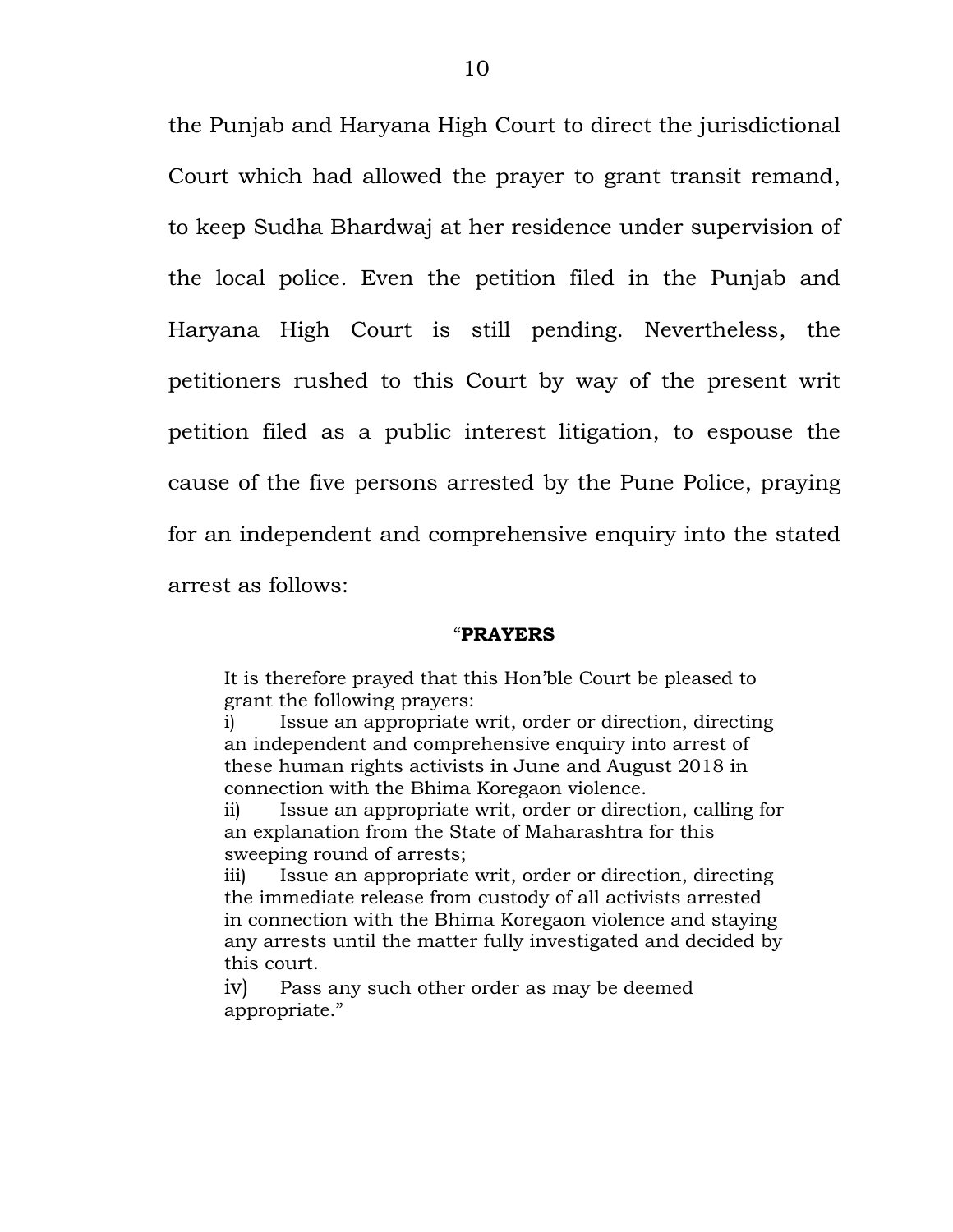**8.** As aforesaid, the petition was filed on 29<sup>th</sup> August, 2018 and mentioned for urgent directions before the Chief Justice of India on the same day. This Bench considered the urgent mentioning and passed the following order on the same day:

"Taken on Board.

Issue notice.

Mr. Tushar Mehta and Mr. Maninder Singh, learned Additional Solicitor Generals being assisted by Mr. R. Balasubramanian, learned counsel shall file the counter affidavit by 5.9.2018. Rejoinder thereto, if any, be filed within three days therefrom.

We have considered the prayer for interim relief. It is submitted by Dr. Abhishek Manu Singhvi, learned senior counsel appearing for the petitioners that in pursuance of the order of the High Court, Mr. Gautam Navalakha and Ms. Sudha Bharadwaj have been kept under house arrest. It is suggested by him that as an interim measure, he has no objection if this Court orders that Mr. Varavara Rao, Mr. Arun Ferreira and Mr. Vernon Gonsalves, if arrested, they are kept under house arrest at their own homes. We order accordingly. The house arrest of Mr. Gautam Navalakha and Ms. Sudha Bharadwaj may be extended in terms of our orders.

Needless to say, an interim order is an interim order and all contentions are kept open.

Let the matter be listed on 6.9.2018."

This interim arrangement has been continued from time to

time and remains in force until the disposal of this petition.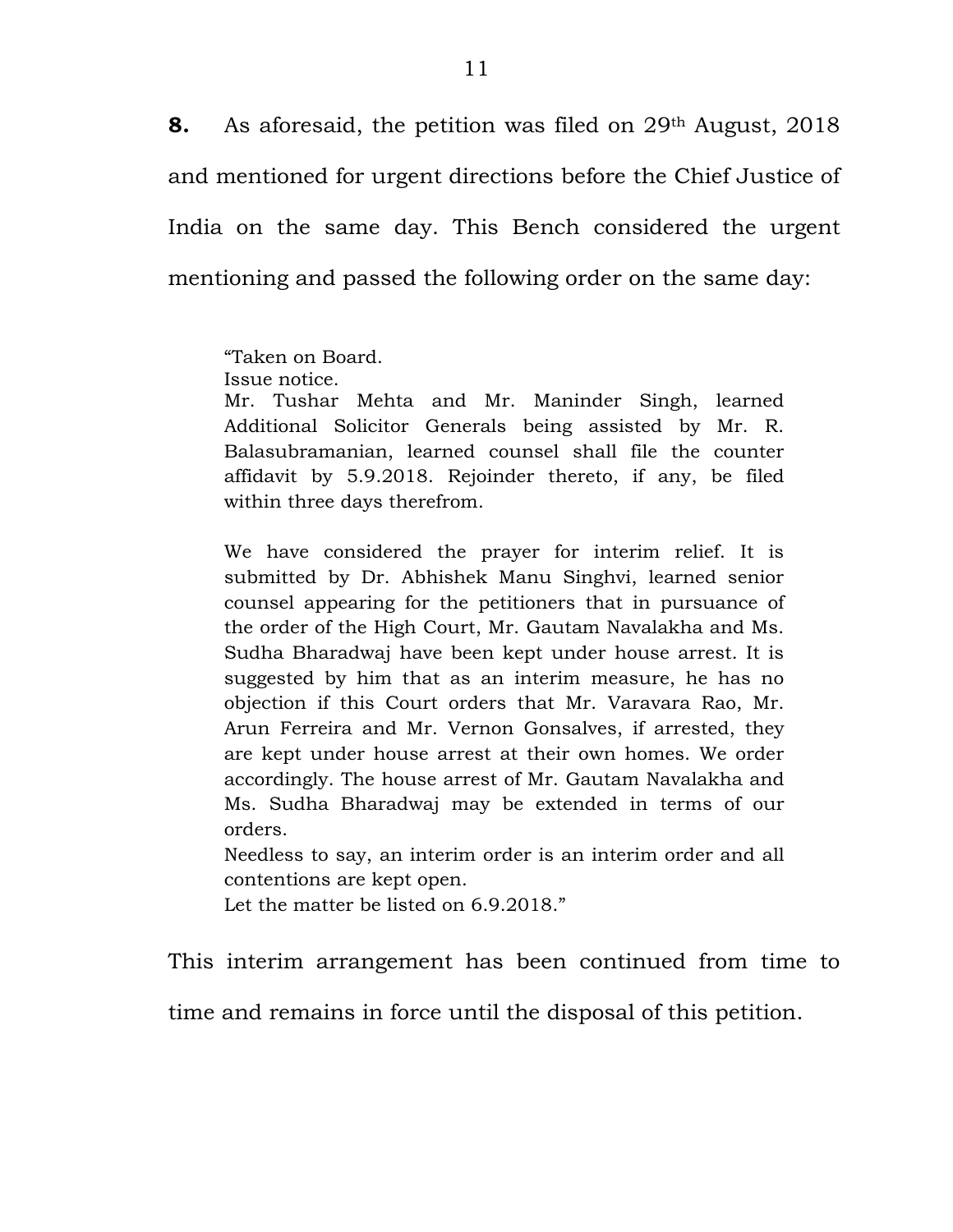**9.** The State of Maharashtra has filed a counter affidavit of Dr. Shivaji Panditrao Pawar, Assistant Commissioner of Police (Investigating Officer), Swargate Division, Pune City, Pune. Besides taking objection regarding the maintainability of the writ petition being filed by third parties who are strangers to the offence under investigation, he has highlighted that in light of the material gathered during the investigation conducted so far, it would be desirable to dismiss the writ petition. He has stated that the entire writ petition is based upon individual perception of the writ petitioners that the arrested persons are "all outstanding, well-known and well respected human rights activists" and therefore, their arrest requires to be enquired into and they should be released on bail. Having said that, he has asserted that in the instant case, the five named persons have been arrested not because they expressed dissenting views or difference in their political or other ideologies but the investigation done so far has unraveled their involvement in a serious offence, including of being active members of Communist Party of India (Maoist), which has been banned as a terrorist organization since 2009,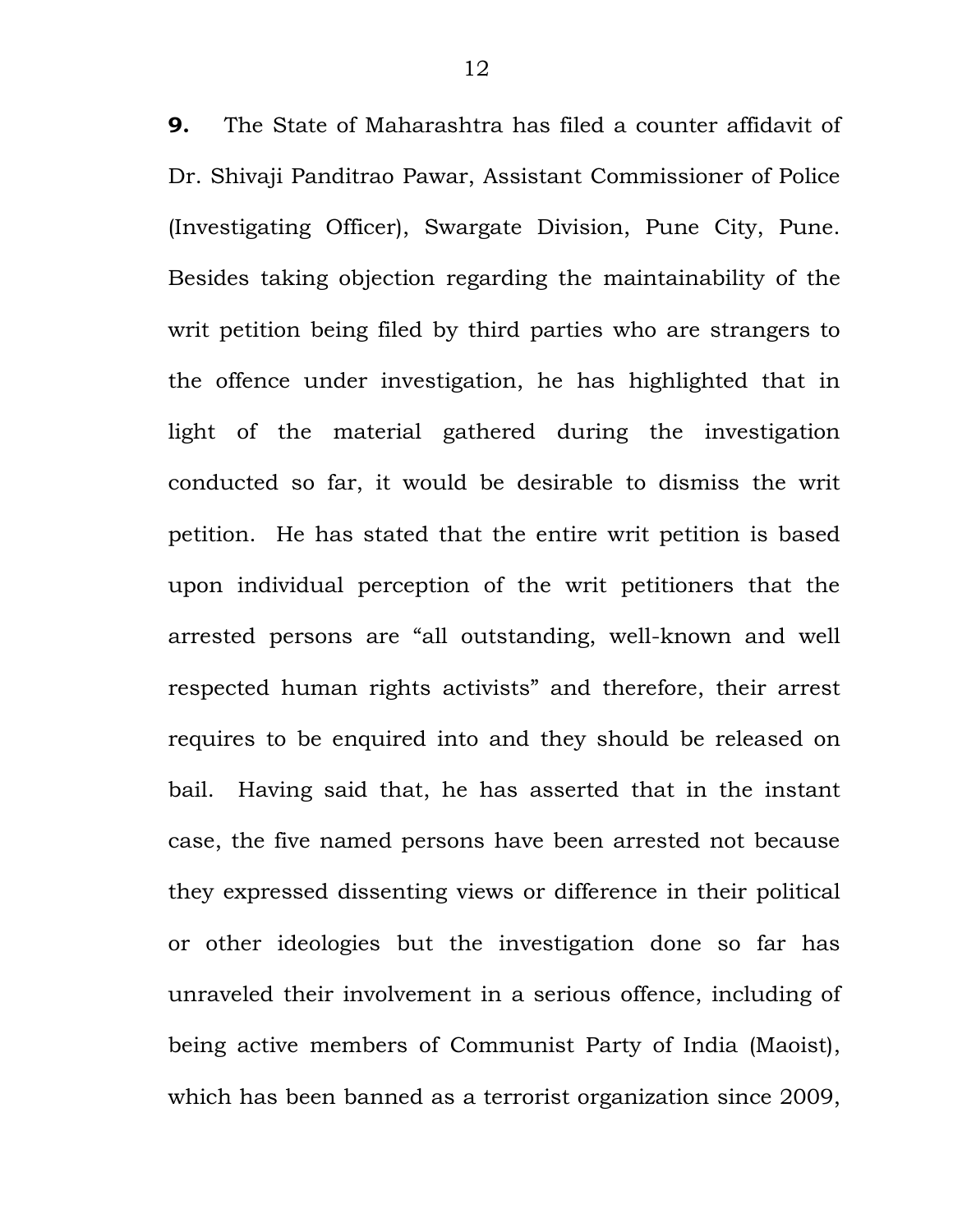and of their involvement in planning and preparation of large scale violence and destruction of property, resulting into chaos in the society. Each of them is part of a well thought out criminal conspiracy and had supported the event arranged at Pune by the Elgaar Parishad through a frontal organization called "Kabir Kala Manch".

**10.** It is then stated that one Tushar Ramesh Damgule had lodged an FIR on 8<sup>th</sup> January, 2018, naming six persons as accused for the offence registered thereunder by the Vishram Bagh Police Station. Out of the six named accused, only one person came to be arrested on 6th June, 2018, namely, Sudhir Dhawale in connection with the registered offence. As the investigation progressed and material was gathered during the ongoing investigation, Section 120-B was added on 6th March, 2018 and two more persons were found to be suspected accused namely, Surendra Gadling, R/o Nagpur and Rona Wilson, R/o Delhi. On 17<sup>th</sup> April, 2018 the Investigating Agency conducted searches at the residence of eight persons, namely: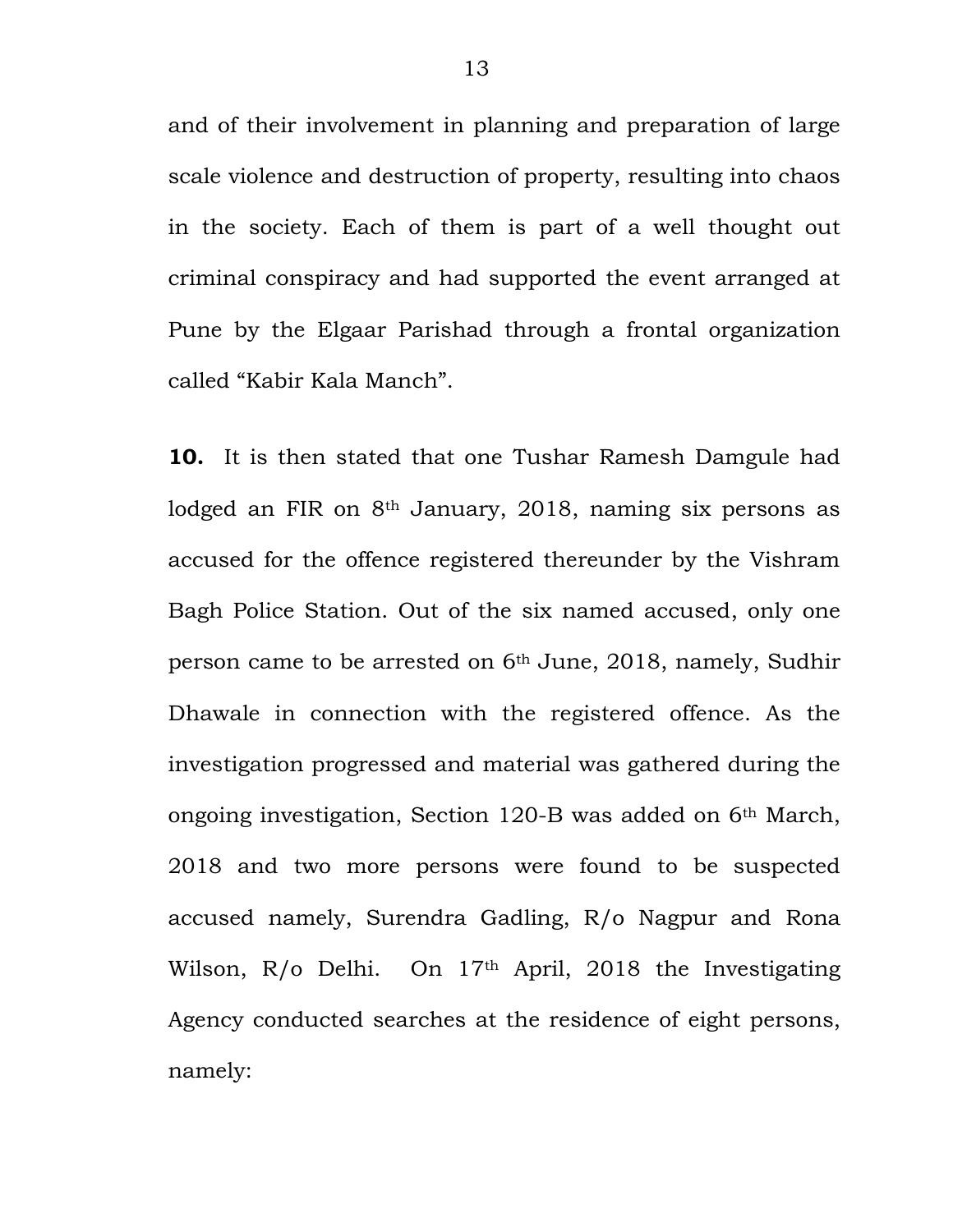- 1) Rona Wilson, R/o Delhi
- 2) Surendra Gadling, R/o Nagpur
- 3) Sudhir Dhawala and Harshali Potdar, R/o Mumbai
- 4) Sagar Gorakhe, R/o Pune
- 5) Dipak Dhengale, R/o Pune
- 6) Ramesh Gyachore and Jyoti Jagtap, R/o Pune

Further, the entire search procedure was videographed right from the time the Investigating Agency knocked at the doors of the respective individuals till the material recovered were seized, sealed, and punchnamas were drawn in the presence of independent punchas. During the said search, documents were recovered from their respective computers/ laptops/pen drives/ memory cards. Different documents were found to have been copied on different dates. The seized items were immediately sent for investigation to Forensic Science Laboratory, which in turn gave "clone copies/mirror images" to the investigating agency so as to ensure that pendency of FSL Report does not hamper the investigation. It is then stated that documents recovered from the seized items unraveled the information implicating the accused not only as active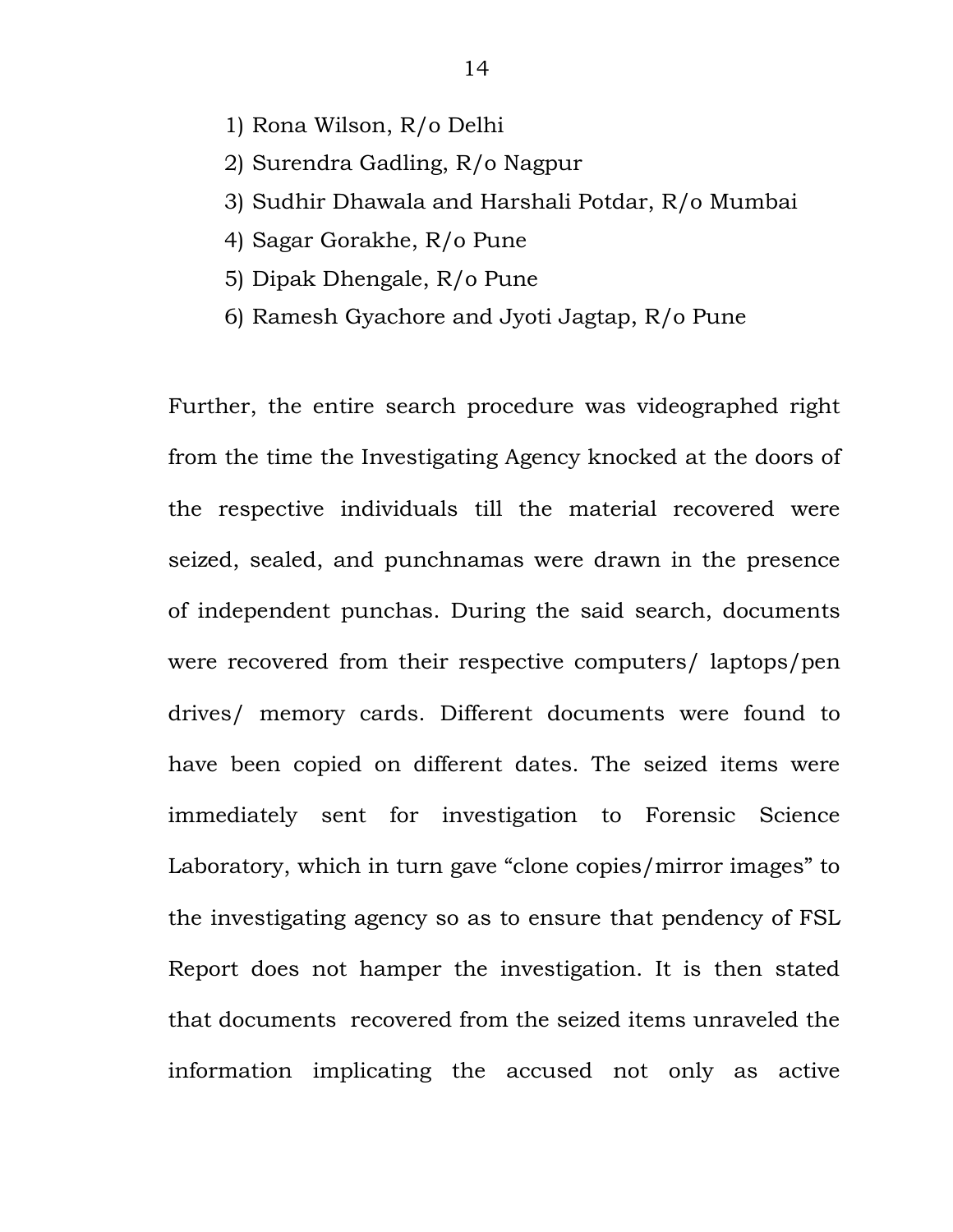members of CPI (Maoist) but being involved in an ongoing sinister design of having committed and in the process of committing criminal offences having the potential of destabilizing the society. The documents clearly reflect the preparation, planning and coordination not only amongst the stated accused persons but with others subsequently arrested, to carry out violence including planned ambush/rebellion against the enemy (which is our country and security forces).

**11.** He has further stated that all the documents recovered during the search from the custody and possession of the respective accused will be produced before the Court, perusal of which would reveal that the accused persons are not merely political dissenters but involved in sinister design, planning, preparation and commission of criminal offences to destabilize the society. After the incriminatory material came to light, further offences under Sections 13, 16, 17, 18, 18-B, 20, 38, 39 and 40 of the UAPA are added on 17th May, 2018 against the following individuals:

1) Surendra Gadling, R/o Nagpur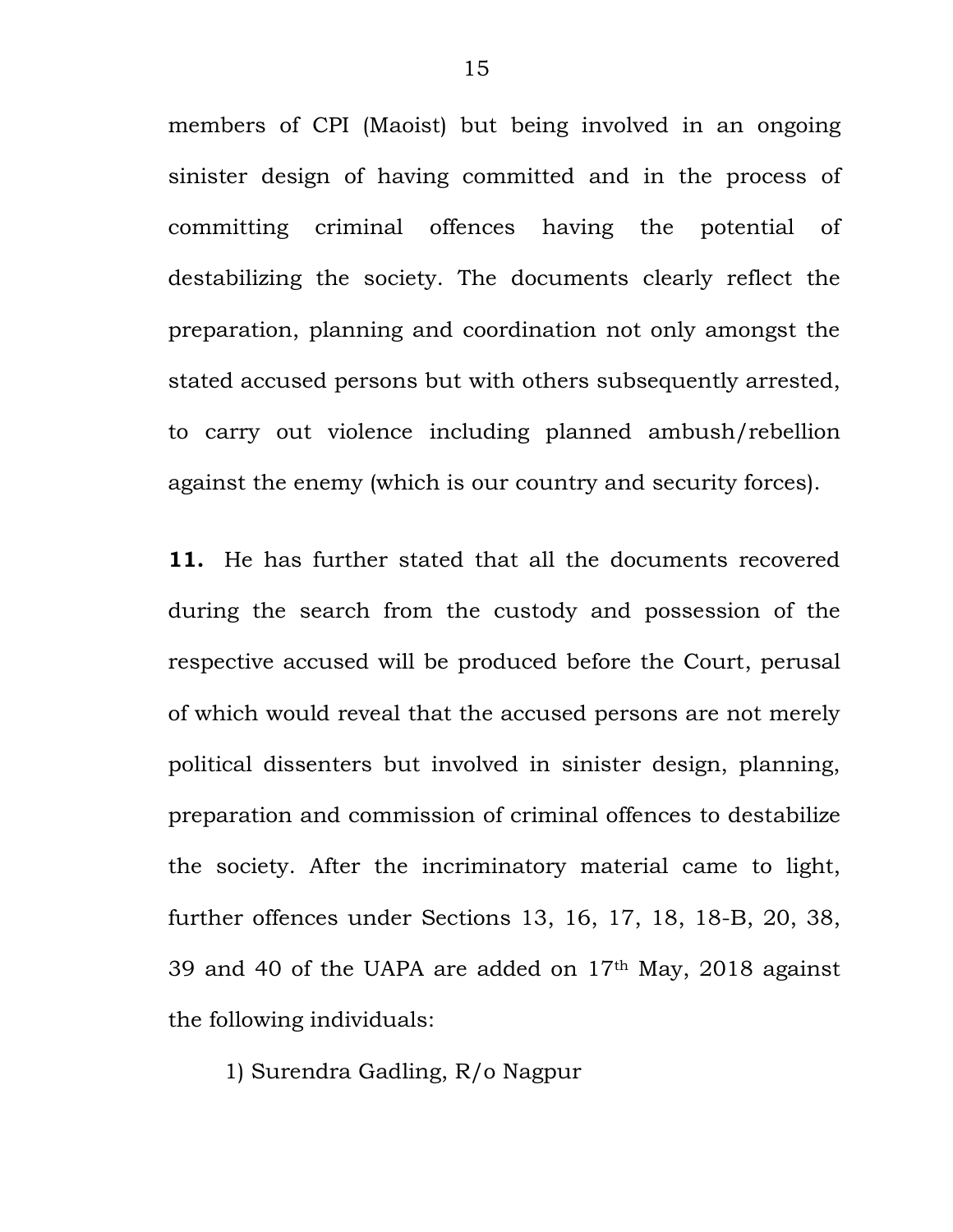- 2) Rona Wilson, R/o Delhi
- 3) Shoma Sen R/o Nagpur
- 4) Mahes Raut R/o Nagpur and Gadchiroli
- 5) Comrade M. alias Milind Teltumbade [underground]
- 6) Comrade Prakash alias Navin alias Rituparn Goswami
- R/o Assam [underground]
- 7) Comrade Manglu [underground]
- 8) Comrade Dipu and other underground members.

The affidavit further states that during the on-going investigation, following persons came to be arrested on  $6<sup>th</sup>$ June, 2018:

- 1) Surendra Gadling, R/o Nagpur
- 2) Rona Wilson R/o Delhi
- 3) Sudhir Dhanwale

Further, two more persons were arrested and also searched on 6th June, 2018, namely, Shoma Sen, R/o Nagpur and Mahesh Raut, R/o Nagpur and Gadchiroli. It is then stated that the searches carried out against these persons were also videographed from the beginning to the end as was done on the earlier occasion in respect of the searches carried of other accused. Even during this search, it is alleged that the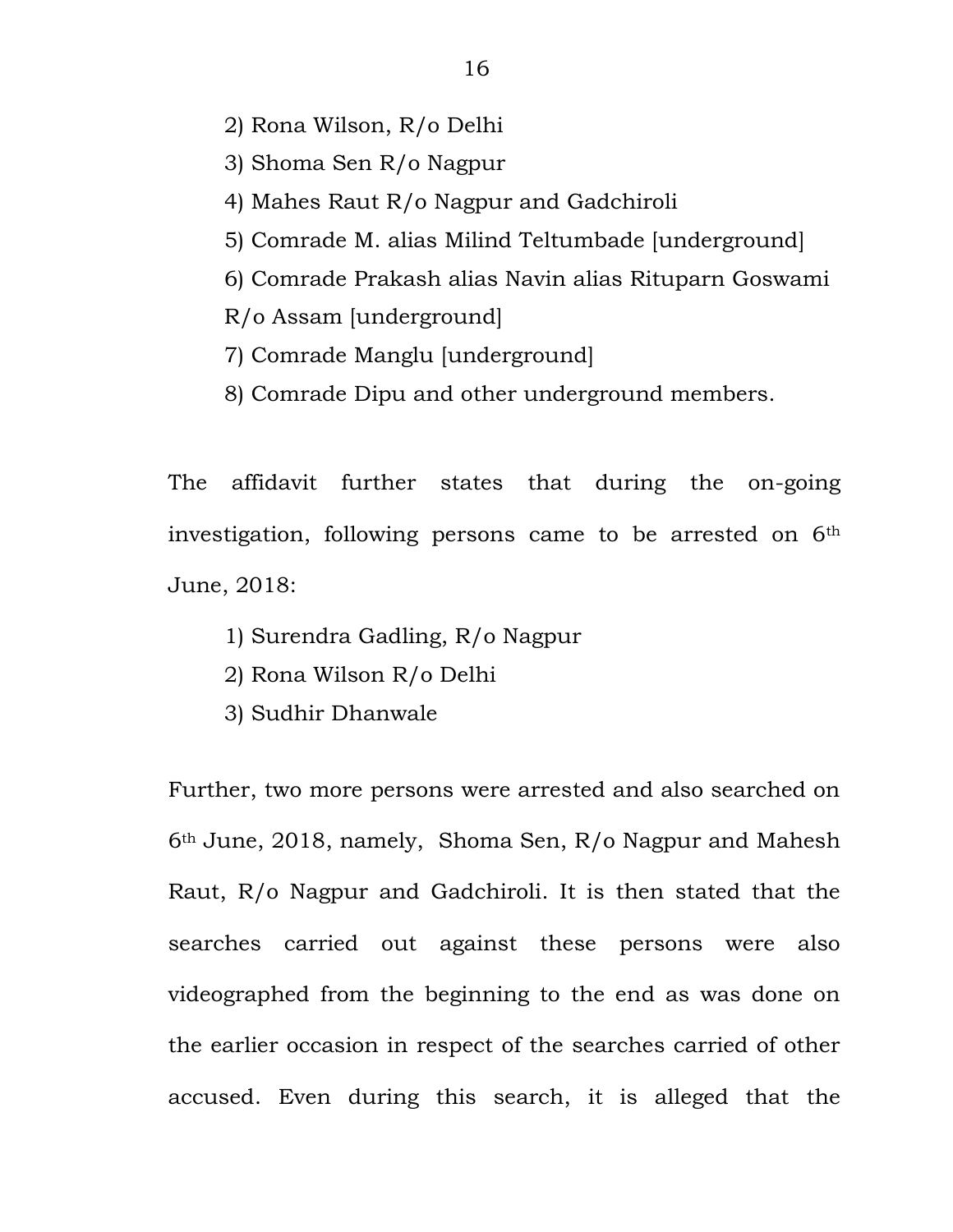material seized was in the form of computers, laptops, pendrives and memory cards which have been forwarded to Forensic Science Laboratory, which in turn provided clone copies to the Investigating Agency for facilitating further investigation.

**12.** It is then stated in the affidavit that the further investigation unraveled that the five persons who came to be arrested on 28th August, 2018 were also involved in the criminal conspiracy and their role was not merely peripheral in nature. Based upon the incriminating material, they were arrested from the residential or work places under similar fashion in the presence of independent panchas who were Government Officers. It is also stated that one of them, namely, Vernon Gonsalves has been convicted by the Special Court, Nagpur for offences under the UAPA.

**13.** The sum and substance of the reply affidavit is that sufficient material has become available during the investigation, which is still in progress, to indicate the complicity of the concerned accused who have been arrested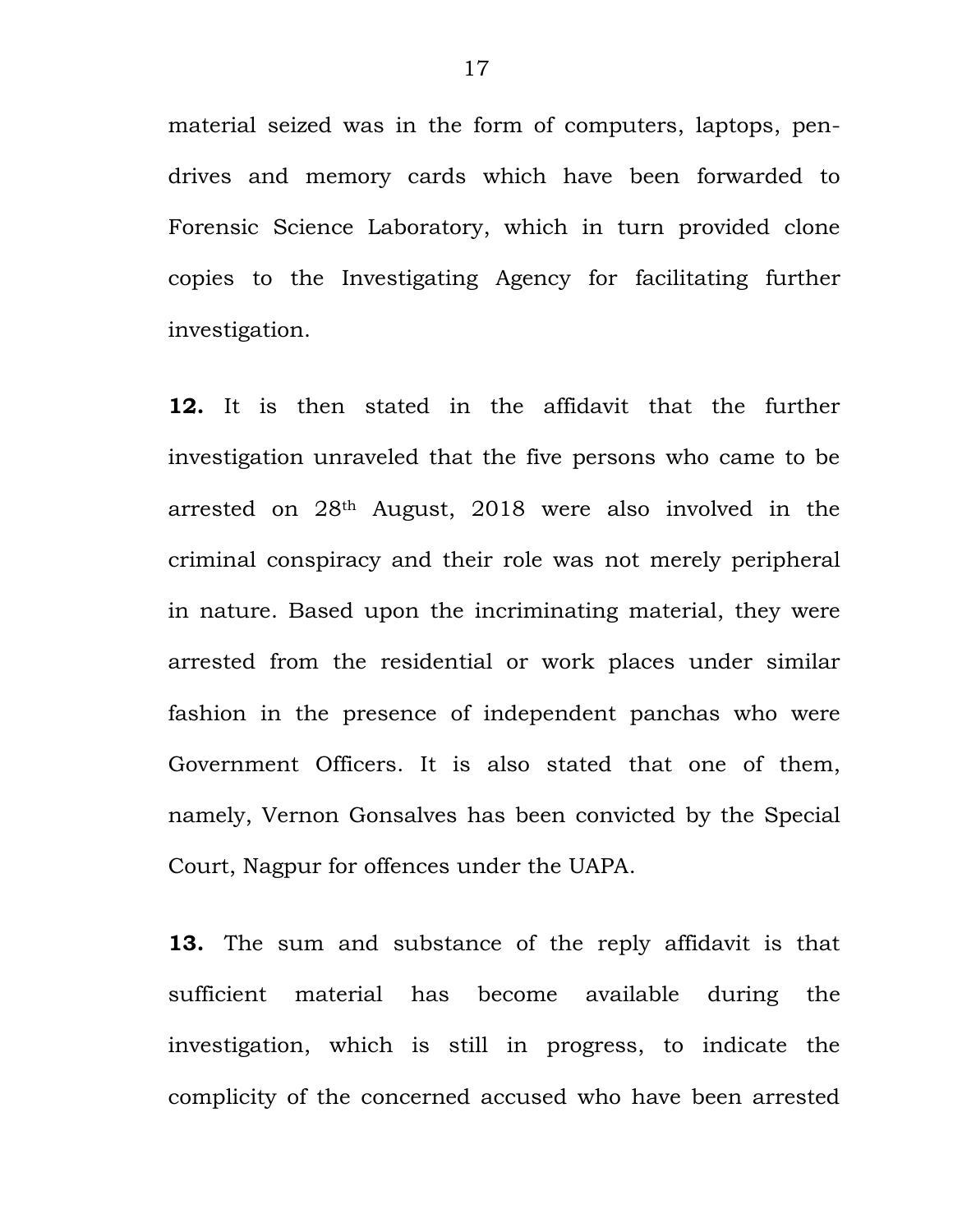including the five named persons in respect of whom the present writ petition has been filed by third parties. They are arrested not because of their political activities but for their involvement in the planning and execution of offences to destabilize the society and their association with the banned organization. Their involvement is noticed in selecting and encouraging cadres in the banned organizations to go underground in 'struggle area', mobilizing and distributing money, facilitating selection and purchase of arms, deciding the rates of such arms and suggesting the routes and ways of smuggling such arms into India for its onward distribution amongst the cadres. Some of them have suggested training and laying booby traps and directional mines. Their involvement is also for providing strategic inputs in furtherance of the objective of armed rebellion, on lines of strategic documents of the banned terrorist organization. It is stated that all the material collected during the investigation will be eventually placed on record of the jurisdictional Court along with the police report to be filed in due course. Further, the question of showing that material to anyone muchless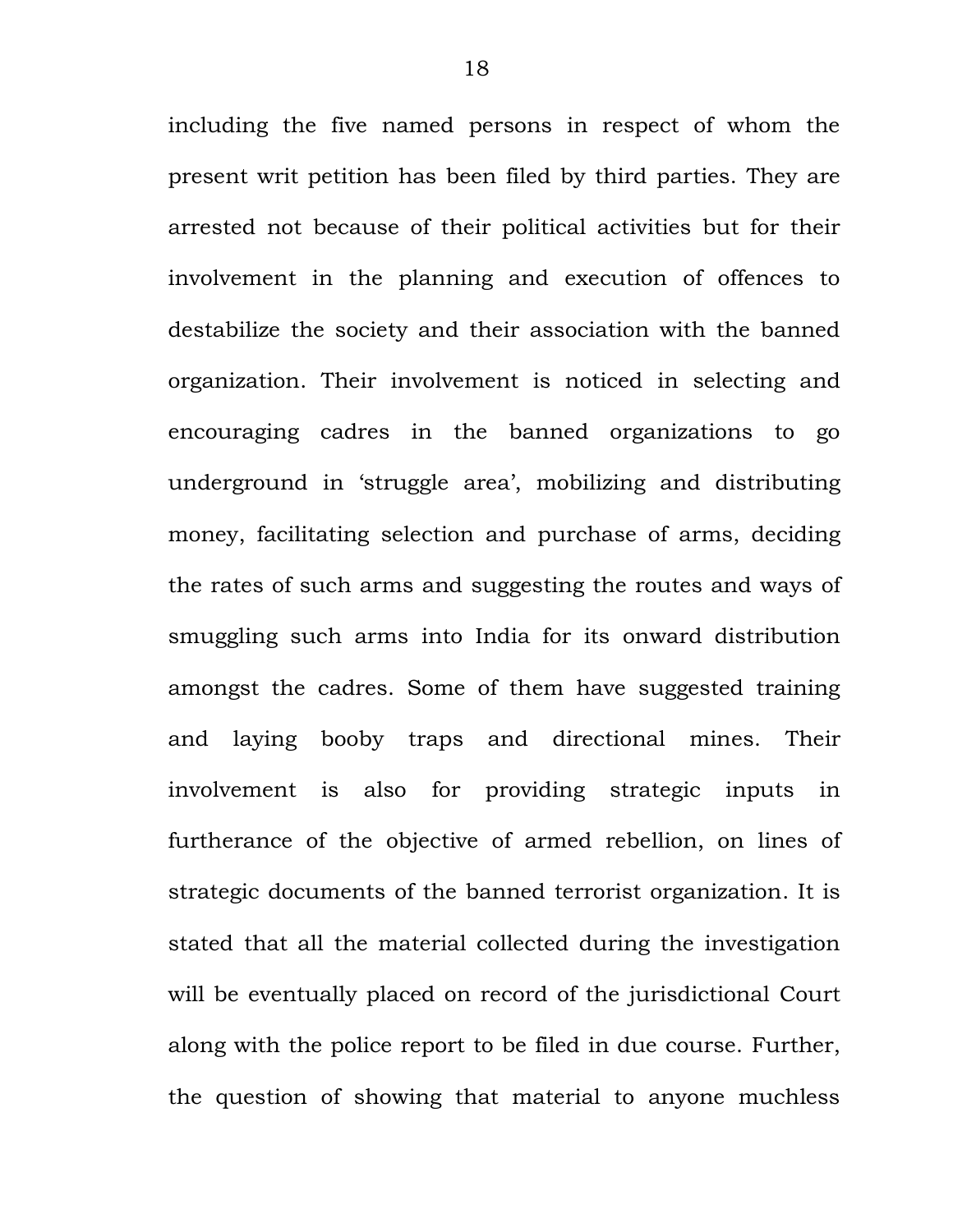accused, would defeat the investigation in progress and that is not the requirement of law. The affidavit also emphasizes that house arrest of the concerned accused merely restricts physical movement but there is no way of ensuring that these persons would not indulge in destruction of evidence and alert other potential accused while sitting at home. As a matter of fact, their custodial interrogation may become necessary during further investigation and for which reason the Investigating Agency be granted liberty to take them in police custody in accordance with law.

**14.** The petitioners have filed exhaustive rejoinder affidavit. Besides the rejoinder affidavit, formal applications have been filed on behalf of Sudha Bharadwaj, Varavara Rao, Arun Ferreira and Vernon Gonsalves, who are presently under house arrest, that they be permitted to pursue the writ petition as filed by them. This application is in response to the issue of locus of five petitioners as being strangers to the offence under investigation. Besides, an application has been filed by the petitioners for permitting them to amend the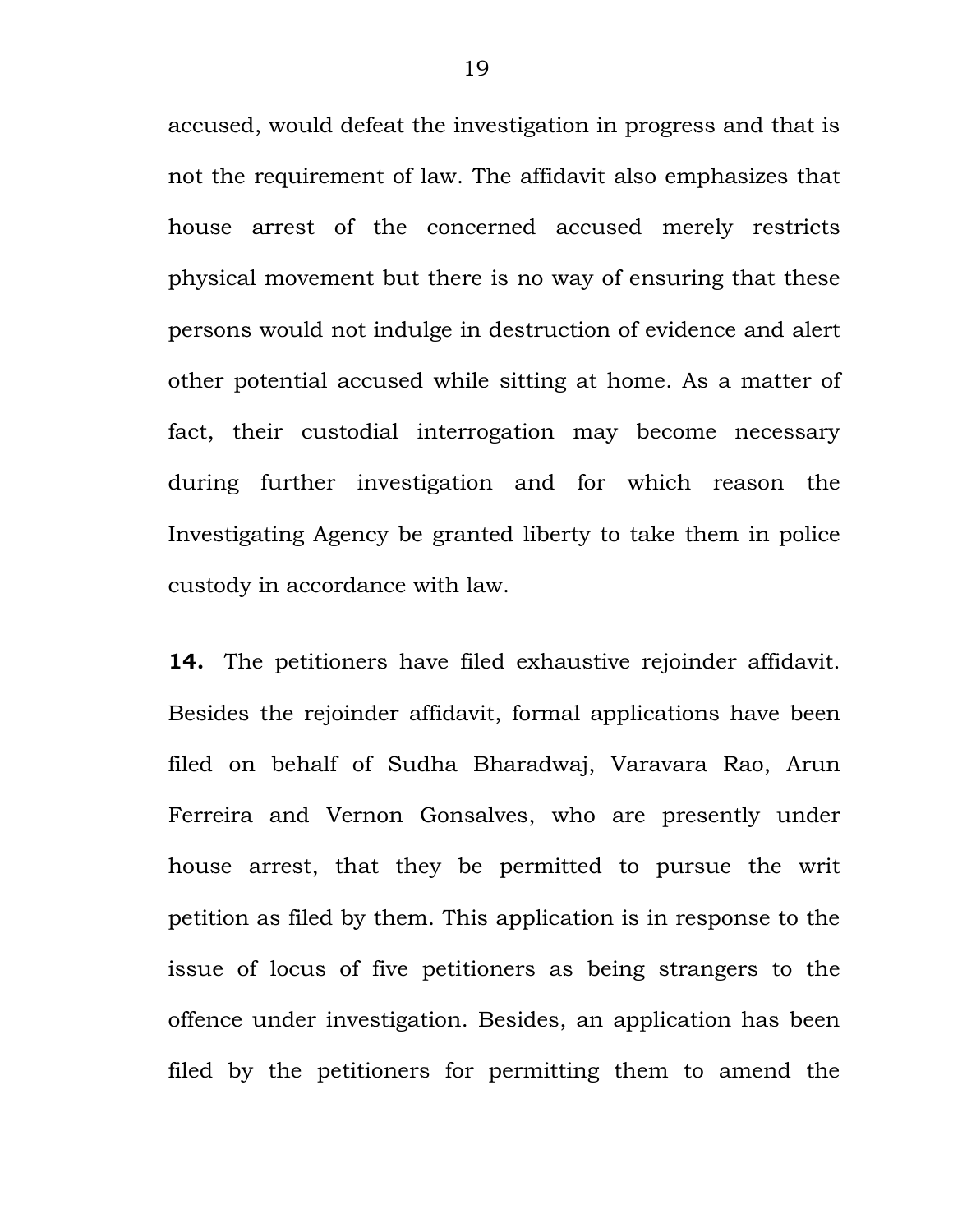prayer clause of the writ petition and permit the petitioners to

seek following modified prayers:

"(i) Issue an appropriate writ, order or direction for setting up of a Special Investigating Team (SIT) comprising of senior police officers with impeccable career records of professionalism, integrity and independence, reporting directly to this Hon"ble Court, for conducting a fair and independent investigation and inquiry into the offences stated in the zero FIR lodged at Pimpri Police Station on 02.01.2018 (now Cr. Case No.2/2018), and the FIR 4/2018 lodged and all other related matters and allegations; or

(ii) Issue an appropriate writ, order or direction for the investigation into the offences alleged in the zero FIR lodged at Pimpri Police Station on 02.01.2018 (now Cr. Case No.2/2018), and the FIR 4/2018 lodged at Vishrambagh Police Station on 08.01.2018, and all other related matters and allegations, to be carried out by an independent agency which shall be monitored directly by this Hon"ble Court through regular filing of status reports of the investigation by the investigating agency; and/or

(iii) Issue an appropriate writ, order or direction directing that all electronic devices, records and materials allegedly seized from the detenues or even otherwise, if relied upon/being relied upon for denial of liberty to the detenues, to be examined by a Forensic Sciences Laboratory outside the State of Maharashtra to ensure fair play and in the interest of justice; and/or

(iv) Issue an appropriate writ, order or direction, directing the release from custody of the arrested activists as per law, upon such terms and conditions as may be deemed necessary and appropriate, to the satisfaction of this Hon"ble Court; and/or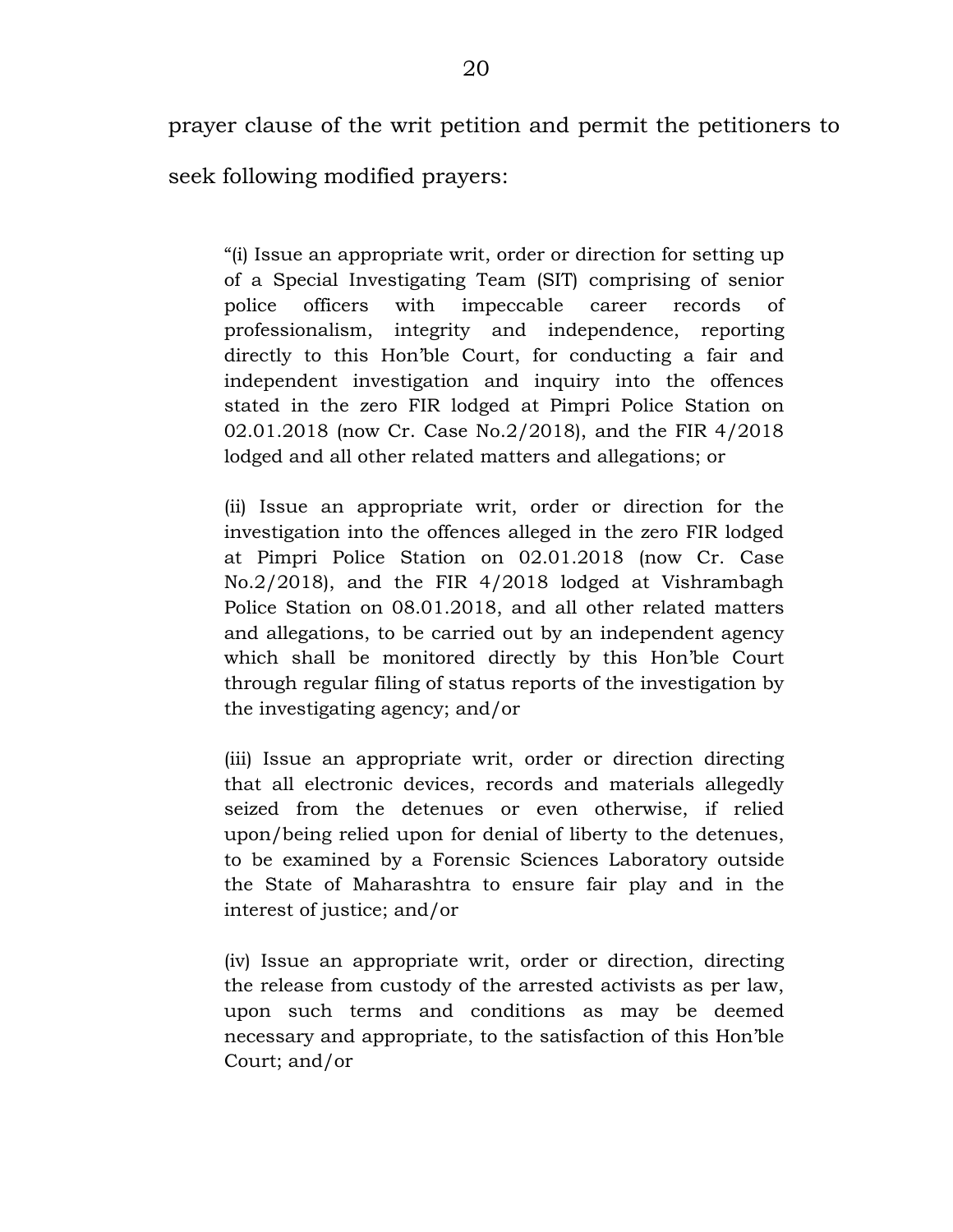(v) Pass any such further order(s) as this Hon"ble Court may deem fit and appropriate in the facts and circumstances of the present case, and in the interest justice."

**15.** During the arguments, Dr. Abhishek Manu Singhvi, Dr. Rajeev Dhawan, Dr. Ashwani Kumar learned senior counsel and Mr. Prashant Bhushan, learned counsel appearing for the writ petitioners and Mr. Anand Grover, learned senior counsel appearing for the arrested persons, have argued that the stated five persons have not been named in the FIR nor were they present during the event referred to in the FIR. Registration of two FIRs in respect of the same incident, first on 2nd January, 2018 at Pimpri (Urban) Police Station and the second, at Visharam Bagh Police Station, Pune City, was impermissible and was a ploy to deflect the inaction of the Pune Urban Police for the reasons best known to them. Moreover, the offences under the draconian law (UAPA) have been added without due authorization of the competent authority. It is contended that liberty of individual and dignity of the accused are the facets of core constitutional values. They submit that this case is not about ordinary criminal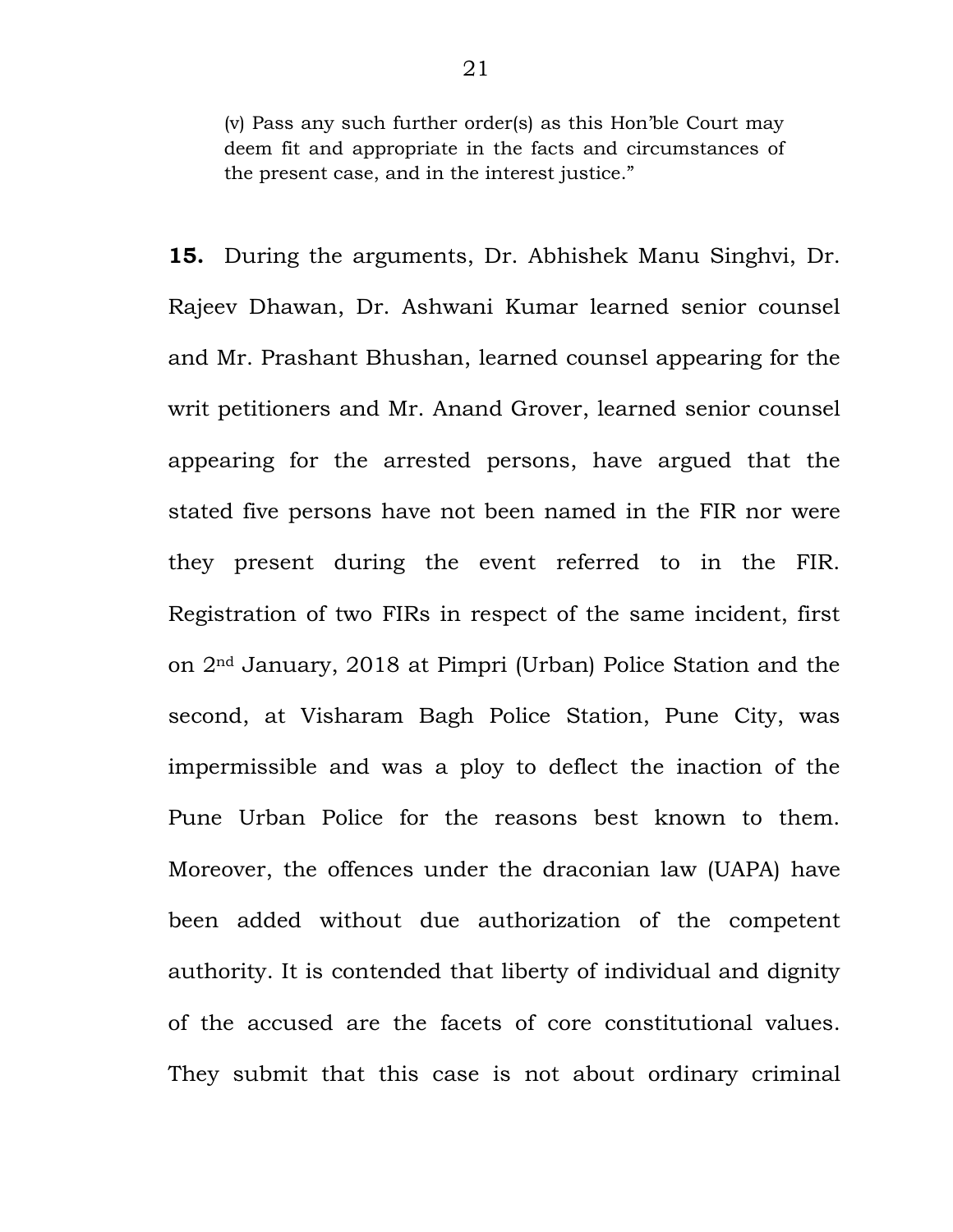jurisprudence but of actualization of constitutional values and to expose the unjustified incarceration of innocents who happen to be human rights activists. They submit that the liberty and dignity of the accused persons must be preserved. According to them, the Investigating Agency was not discharging its statutory obligation of fairness in investigation but was indulging in selective leaks of documents which contain unsubstantiated insinuations against the accused persons solely with a view to malign their reputation and create public opinion against them. The Pune Police had the audacity to rush to the Press for divulging the documents which they claim to have recovered during the seizure from one of the accused and not the five persons arrested on 28th August, 2018. They submit that the clarificatory statement issued by the two former Judges cannot be discarded. However, no effort has been made by the Investigating Agency to ascertain the factual position from those two Judges. According to them, it is a case of persecution of the five persons named in the writ petition as multiple cases have been registered against them since 2005 and each of them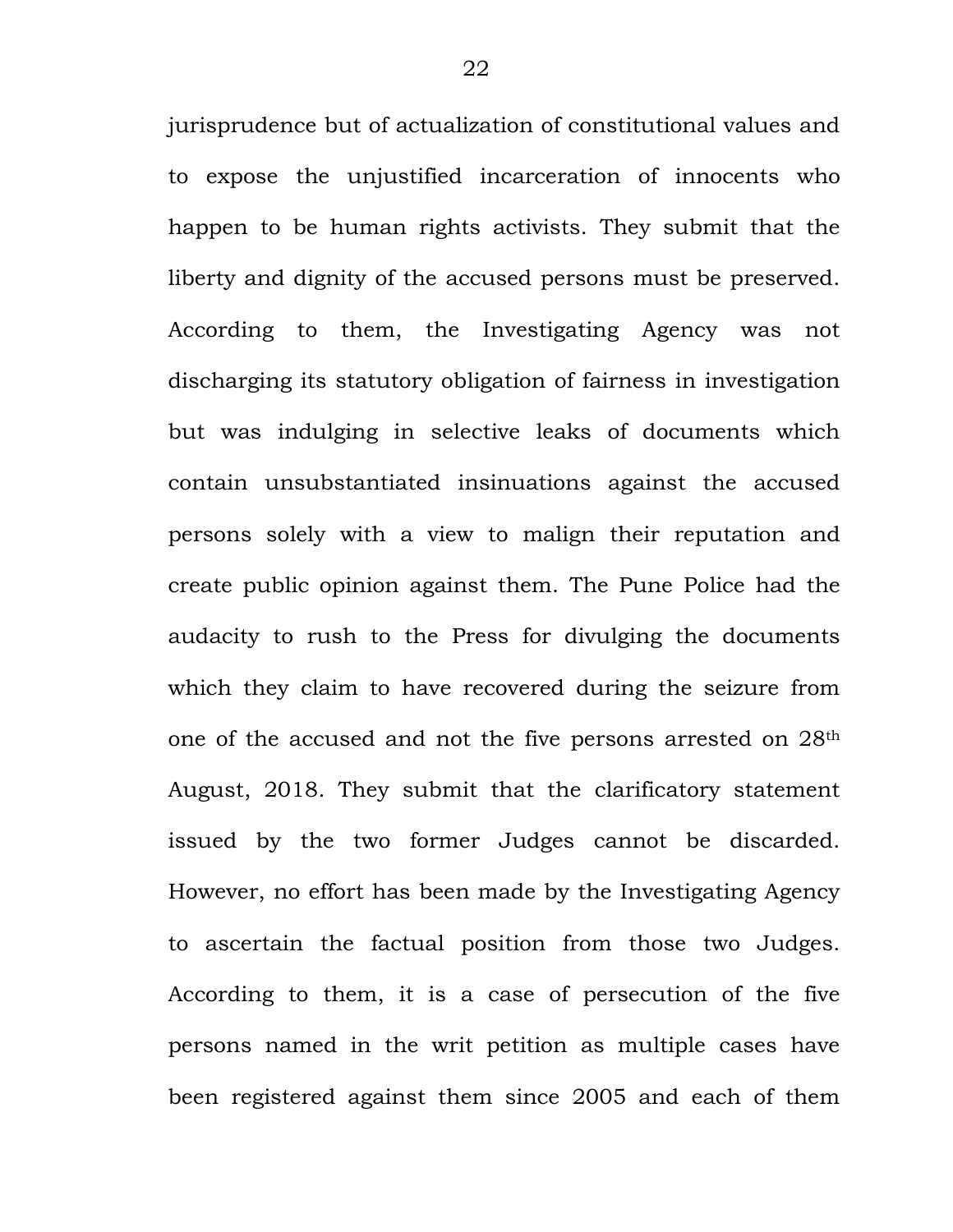have been acquitted in the concerned case. 25 criminal cases were registered against Varavara Rao, 11 cases have been registered against Arun Ferreira and 18 cases against Varnon Gonsalves. They have been acquitted in all the cases except one against Gonsalves, which matter is pending in appeal. They have relied upon the report prepared by the Committee headed by the Deputy Mayor which clearly points towards the complicity of Sambhaji Rao Bhide and Milind Ekbote in particular, for having caused incitement and violence on 1st January, 2018. However, no action has been taken by the Pune Police against the persons who were responsible for causing riots and violence. It is submitted that it is unfathomable that two FIRs are registered in respect of the same incident and two different investigating agencies are going ahead with the investigation. More so, the basis of arrest of five persons on 28th August, 2018 was their involvement in planning the assassination of the current Prime Minister but there is no allegation to that effect in the FIR nor has any fresh FIR been registered by the Police, although the same is a serious matter warranting investigation by an Investigating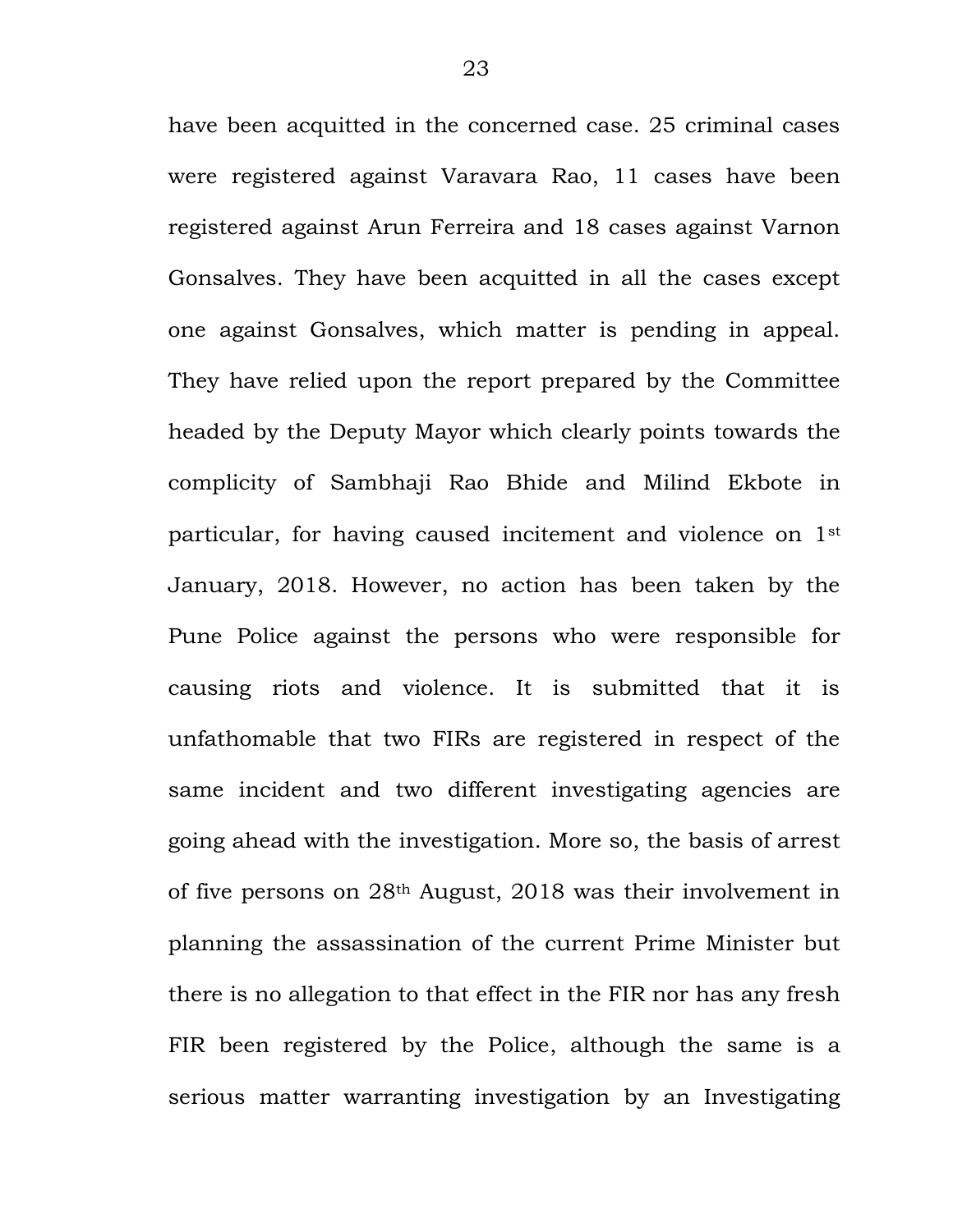Agency no less then National Investigating Agency or at least the CBI. The persons arrested, however, are well-known for their track record of human rights activism and have been unjustly put behind bars on the basis of unsubstantiated allegations and without any evidence against them. The entire sub-text of creating a real threat is a figment of imagination of the Investigating Agency and that has been done for reasons best known to them. Obviously, it is politically motivated. The transit remand applications preferred by the Investigating Agency also do not mention the letters indicative of involvement of the persons concerned in planning and execution of Maoist plot nor have those letters been produced before the Court thus far. The letters which were flashed to the media are obviously fabricated. Further, no plausible explanation is forthcoming as to why the Investigating Agency had taken panchas along with them for conducting search outside the State of Maharashtra. The role of the investigating team in FIR No.4 of 2018 in the manner in which they caused arrest of five persons named in the writ petition, has been seriously questioned and it is earnestly prayed by the learned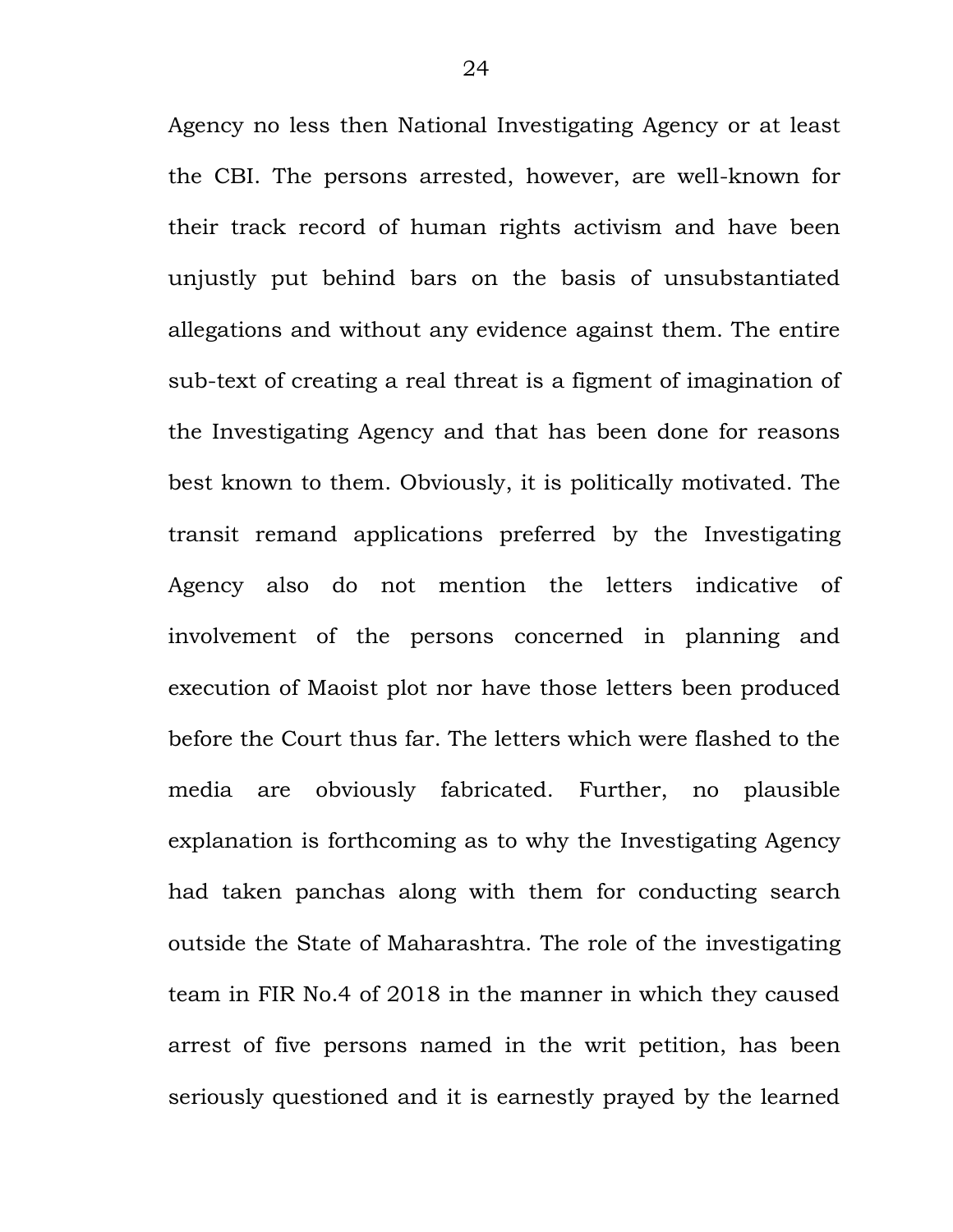counsel that the modified reliefs as claimed ought to be granted. The counsel have filed exhaustive written submissions to buttress the plea for entrusting the investigation of the case to an independent Investigating Agency.

**16.** Mr. Tushar Mehta, learned Additional Solicitor General appearing for the State of Maharashtra on the other hand, submitted that the Court should be loath to entertain the writ petition of this nature when the investigation of a serious crime is in progress as per the statutory provisions and the material gathered during the investigation justifies the arrest of the concerned accused. He submitted that the investigation is being conducted responsibly and impartially and strictly in accordance with the provisions of Cr.P.C. by an officer of the rank of Assistant Commissioner of Police under the supervision of Deputy Commissioner of Police and further monitored by Joint Commissioner and finally by the Commissioner of Police who is of the rank of Additional Director General of Police. There is no allegations against the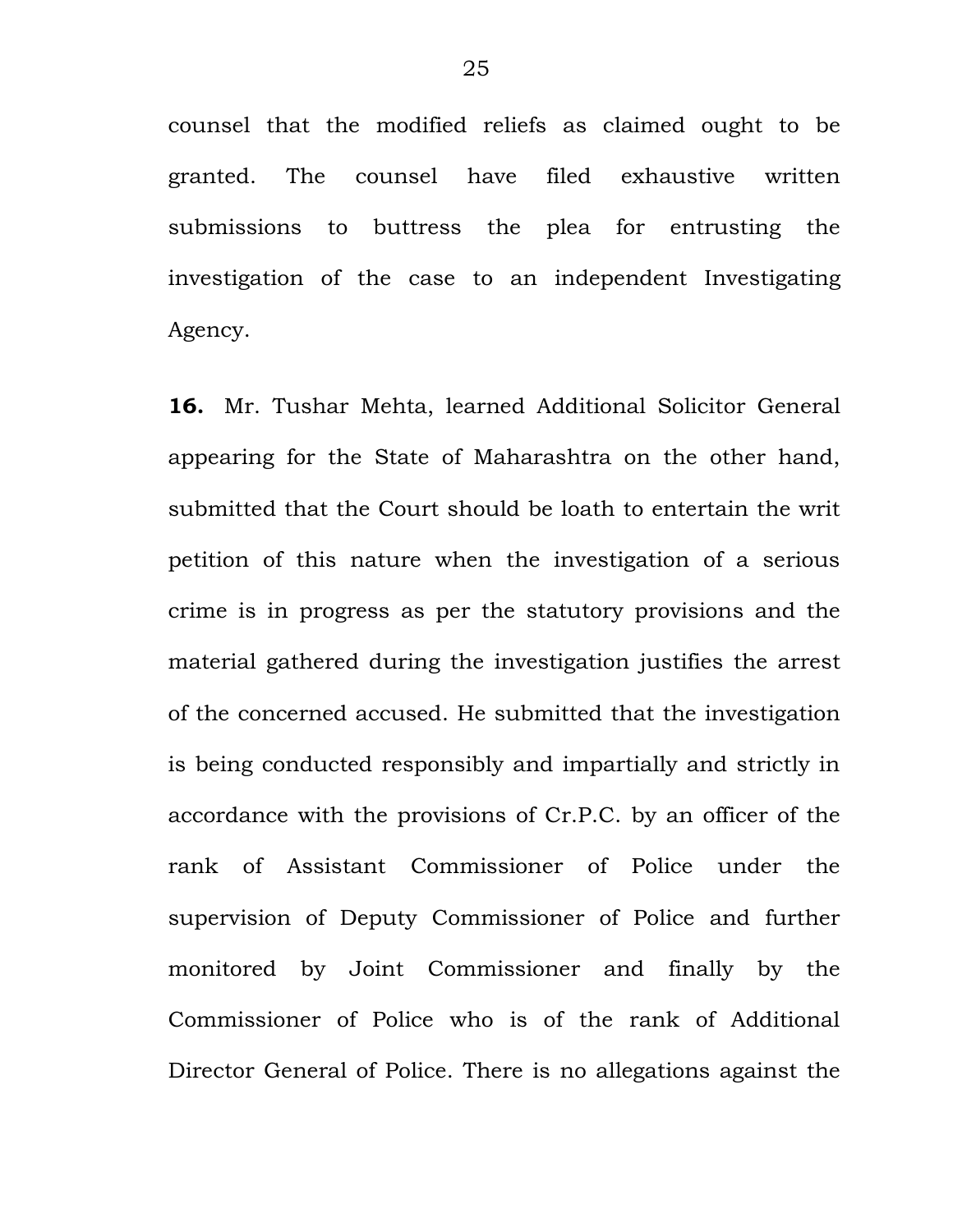investigating officer of working under dictation or that he had any personal malice against the named accused. Further, there is active involvement and monitoring of senior police officials and pre-existing safeguards have been put in place by the State in order to ensure a fair investigation and in order to maintain independent and impartiality of all sorts, coupled with the fact that the action of the Investigating Agency would be monitored by the jurisdictional Courts at different stages, the question of appointing Special Investigation Team or to allow investigation by independent Investigating Agency under the monitoring of the Court, should be eschewed. He submitted that the Court may look at the documents already gathered during the investigation to satisfy its conscience as to whether the arrest of concerned accused was justified or otherwise. In any case, there is robust mechanism of overseeing the actions of the Investigating Agency by the jurisdictional Courts while considering not only the application for police remand or judicial remand and bail application but also the remedy of discharge and quashing of the prosecution. In other words, the issues raised by the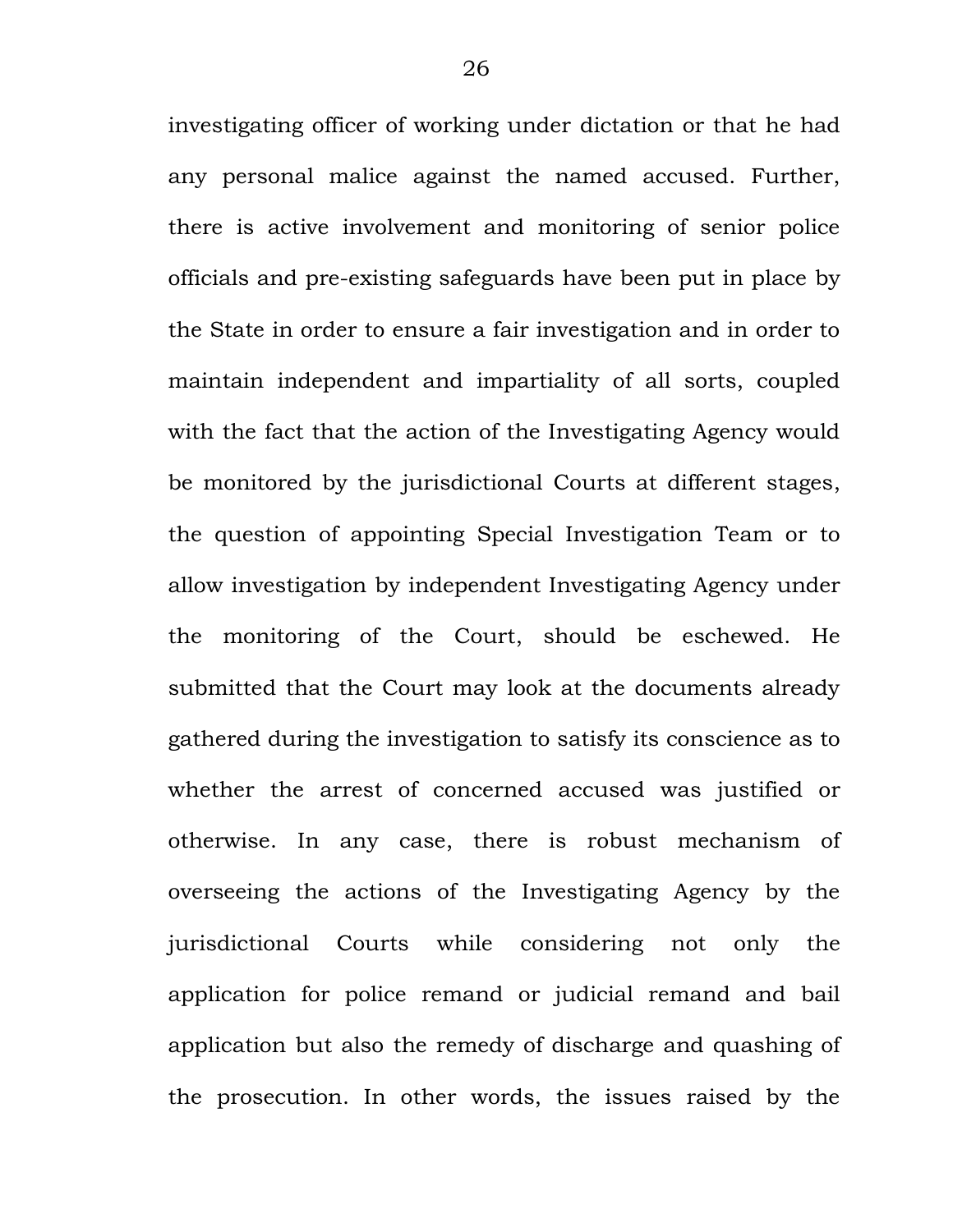petitioners may be germane for pursuing relief of bail or discharge/quashing, but not relevant to consider prayer for change of investigating agency, that too at the instance of accused themselves. He has handed over a compilation of documents or incriminatory material collected during the investigation allegedly showing the involvement of the concerned accused, for our perusal. He has also handed over the Case Diary and two Registers of documents recovered during the search from the accused persons. He further states that the subject FIR in respect of which action is being taken against the accused was registered on 8th January, 2018 for offences punishable under Section 153-A, 505 (1B), 17, 34 IPC. After the investigation progressed, further offences were added including the offences under Sections 13,16,17,18, 18B, 20,38,39 & 40 of UAPA on 16th May, 2018, on the basis of the material collected during the on-going investigation. Initially, the offence was registered only against 6 accused and as the investigation progressed, as of now there are 22 accused named, including the 5 accused referred to in this petition who were added as accused on 22nd August, 2018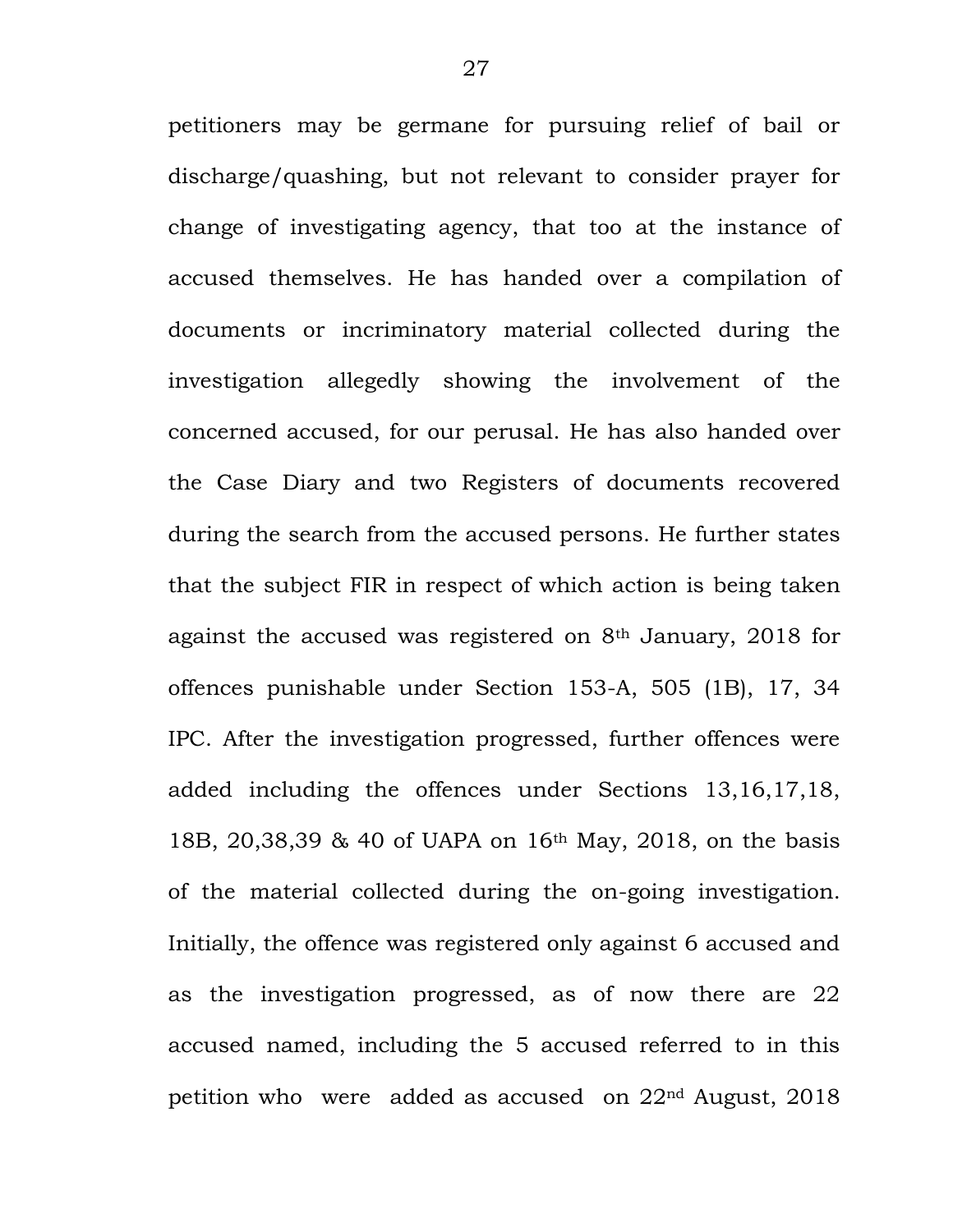for the reasons stated in the Case Diary, and only thereafter the investigating team proceeded to arrest them on 28th August, 2018. He submits that the Investigating Agency had to proceed against the named accused after the revelation of their involvement with the banned organization, as was noticed from the documents and material recovered during the searches conducted in respect of the premises of co-accused. The named accused (A16 to A20) cannot be heard to question that part of the investigation regarding the manner of search, which the concerned co-accused alone may do at the appropriate stage before the jurisdictional court.

**17.** He submits that even though the Court may have jurisdiction to examine all aspects of the matter, considering the fact that the investigation is at a nascent stage and is being done by senior police officials under the supervision of their superior officers up to the level of Commissioner of Police, it is not a case for grant of reliefs as prayed. The accused persons must take recourse to the remedy prescribed by law instead of directly approaching this Court under Article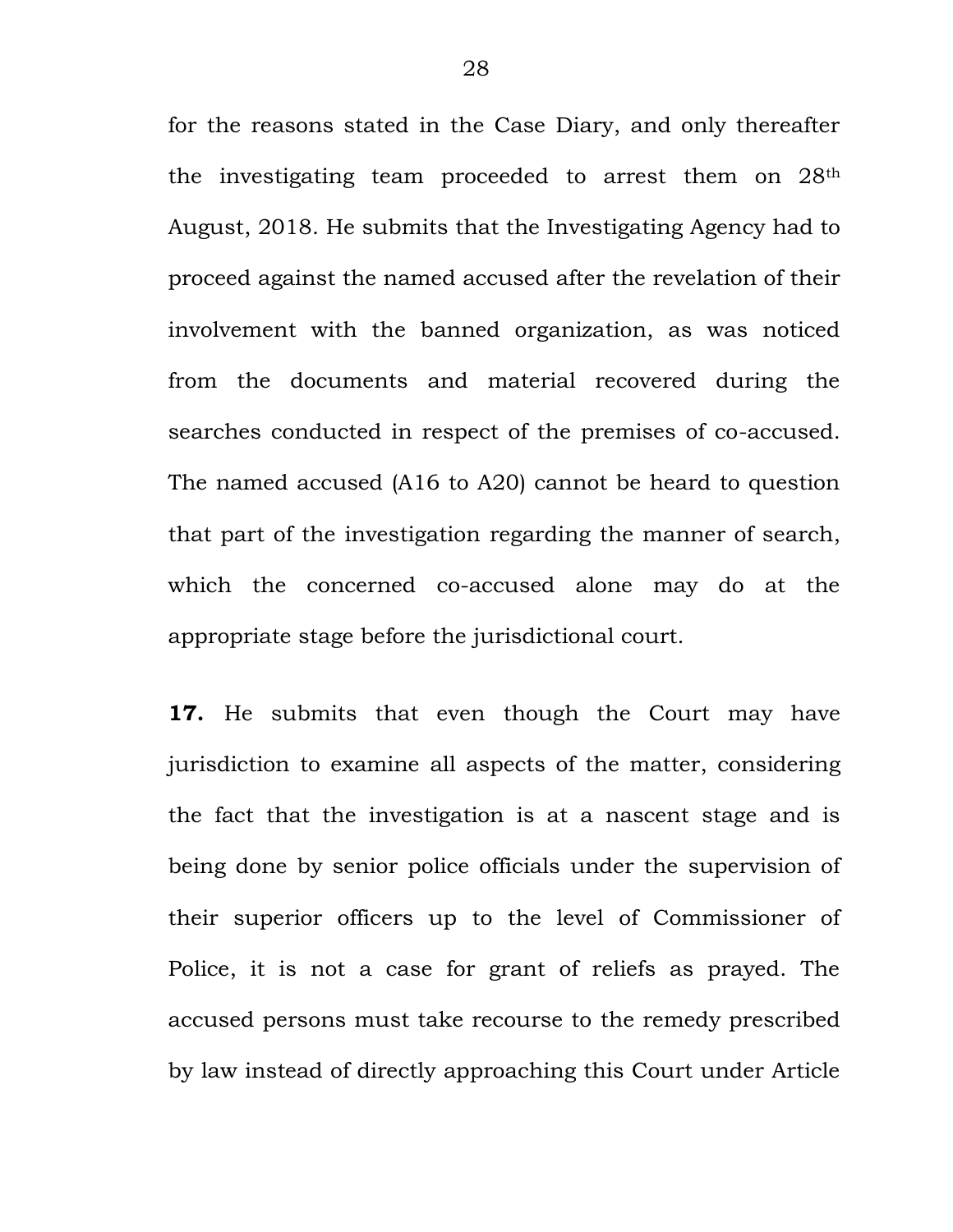32 of the Constitution and can get complete justice from the jurisdictional Court. He submits that in criminal matters, interference in the garb of public interest litigation at the instance of strangers has always been discouraged and rejected by this Court. Further, the present petition is nothing but abuse of the process and as the named accused Varavara Rao, Sudha Bharadwaj and Gautam Navalakha have filed their respective petitions before the jurisdictional High Courts, which proceedings are pending for adjudication, the same persons have now filed affidavits before this Court for transposing them as petitioners and allowing them to adopt the prayer of the writ petitioners. They ought to elect their remedy to be pursued and in particular, before the jurisdictional Courts. Therefore, this petition must be discouraged. He submits that the modified relief claimed in the writ petition to release the accused persons is in the nature of habeas corpus which is not maintainable in respect of the arrest made during the ongoing investigation. He submits that no right can enure in favour of the accused to seek relief of investigation of the crime through an independent agency and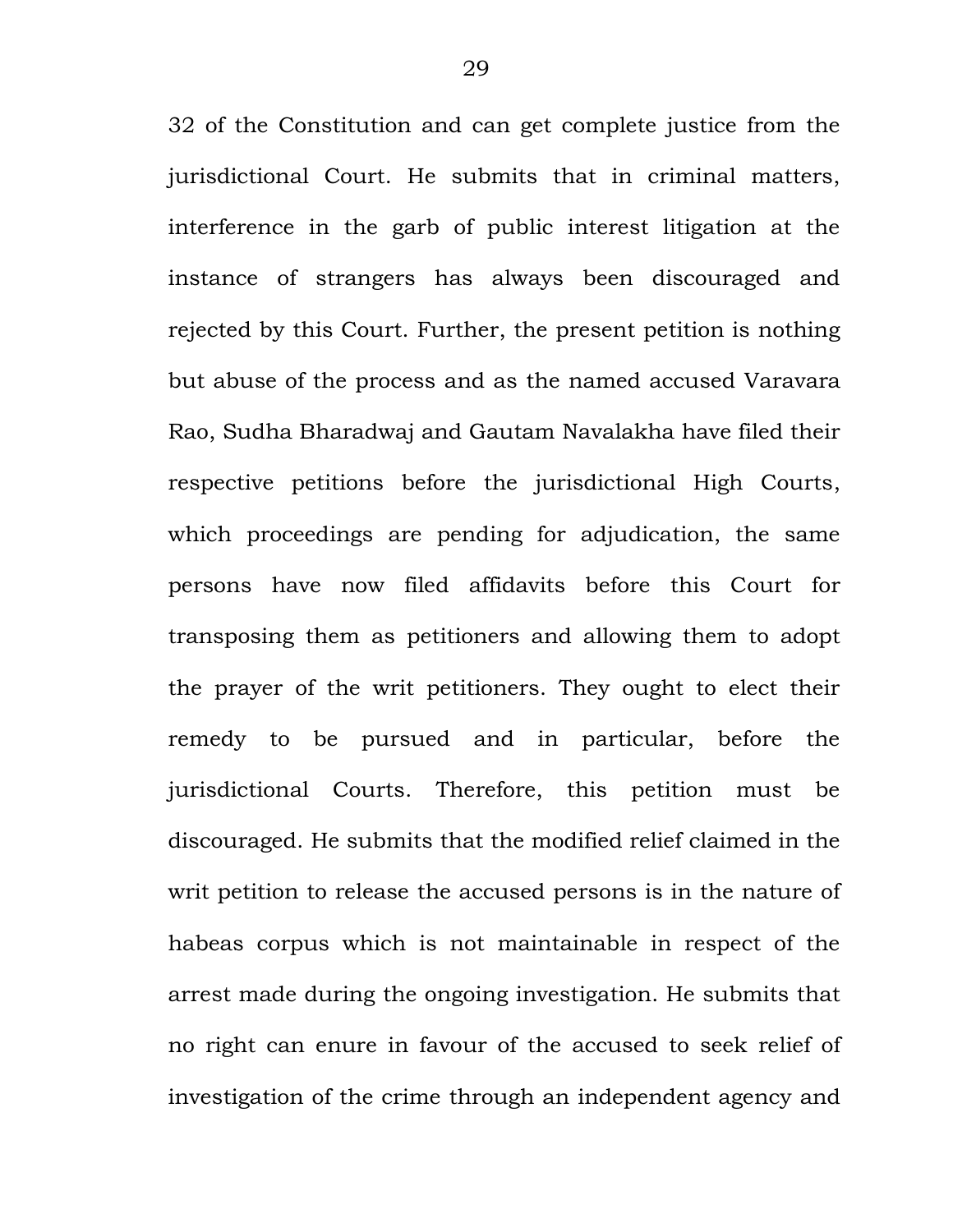for the same reason, even strangers to the offence under investigation or next friends of the accused, cannot be permitted to pursue such a relief in the guise of PIL. He submits that the foundation of the present writ petition is the perception of the writ petitioners (next friends) that the accused are innocent persons. He submits that that basis is tenuous. For, there are enough examples of persons having split personality. In a criminal case, the action is based on hard facts collected during the course of investigation and not on individual perception. He contends that the argument of the writ petitioners that liberty of the five named accused cannot be compromised on the basis of surmises and conjectures is wholly misplaced and can be repelled on the basis of the material gathered during the ongoing investigation indicating the complicity of each of them. He relies on Section 41 of Cr.P.C. which enables the police to arrest any person against whom a "reasonable suspicion" exists that he has committed a cognizable offence. Therefore, the integrity of the Investigating Agency cannot be doubted as there is enough material against each of the accused. He further submits that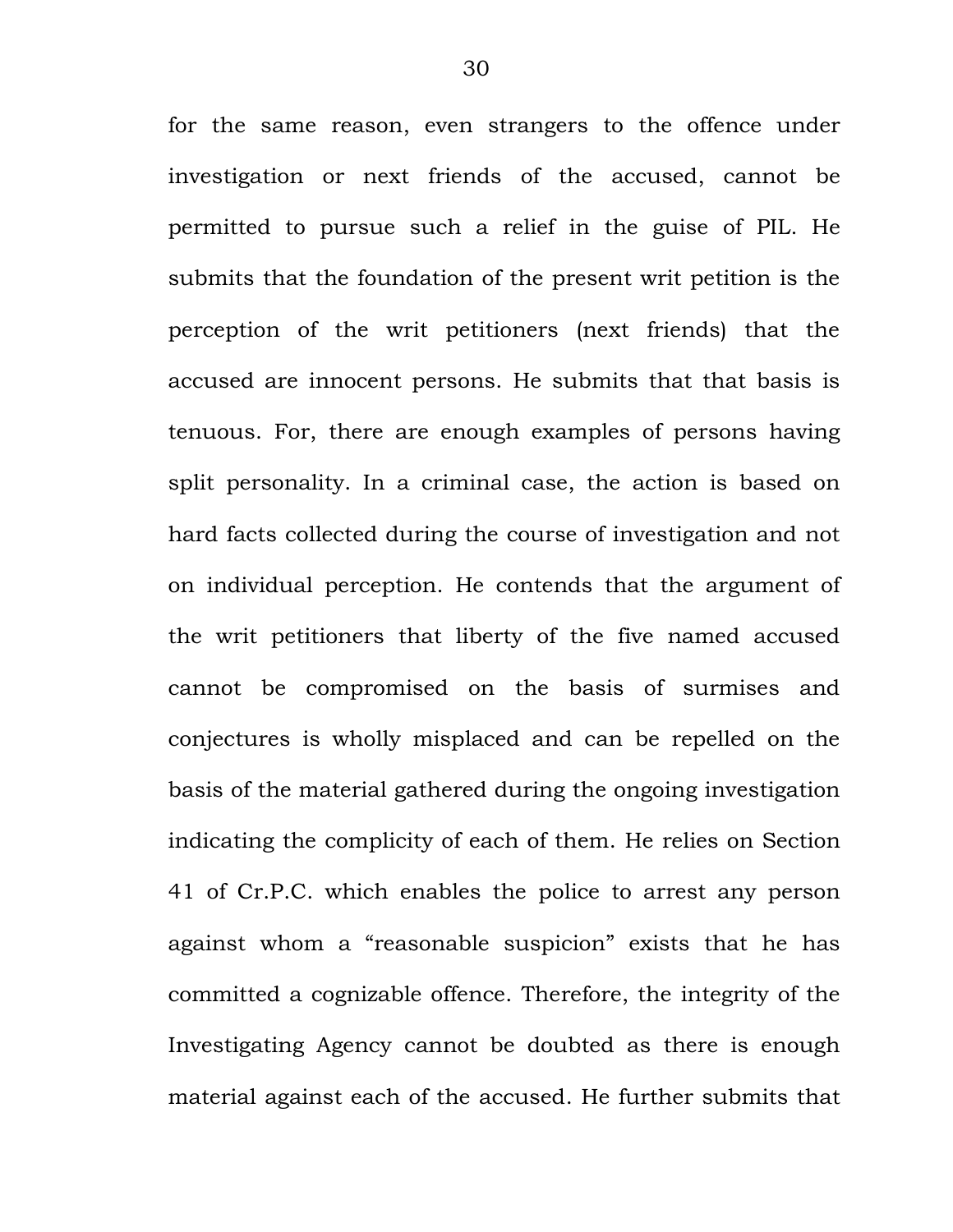the argument of the writ petitioners based on the circumstances pressed into service for a direction to change the Investigating Agency is completely against the cardinal criminal jurisprudence and such a relief is not available to persons already named as accused in a crime under investigation.

**18.** Mr. Harish Salve, learned senior counsel appearing for the complainant at whose instance FIR No.4/2018 came to be registered at Vishram Bagh Police Station (Pune City), submits that there is no absolute right, much less a fundamental right, to market ideas which transcend the line of unlawful activity. The Court must enquire into the fact as to whether the investigation is regarding such unlawful activity or merely to stifle dissenting political voice. If it is the former, the investigation must be allowed to proceed unhindered. In any case, the affected persons, namely, the named accused must take recourse to remedy prescribed by law before the jurisdictional Court as it is not a case of unlawful detention or action taken by an unauthorized Investigating Agency.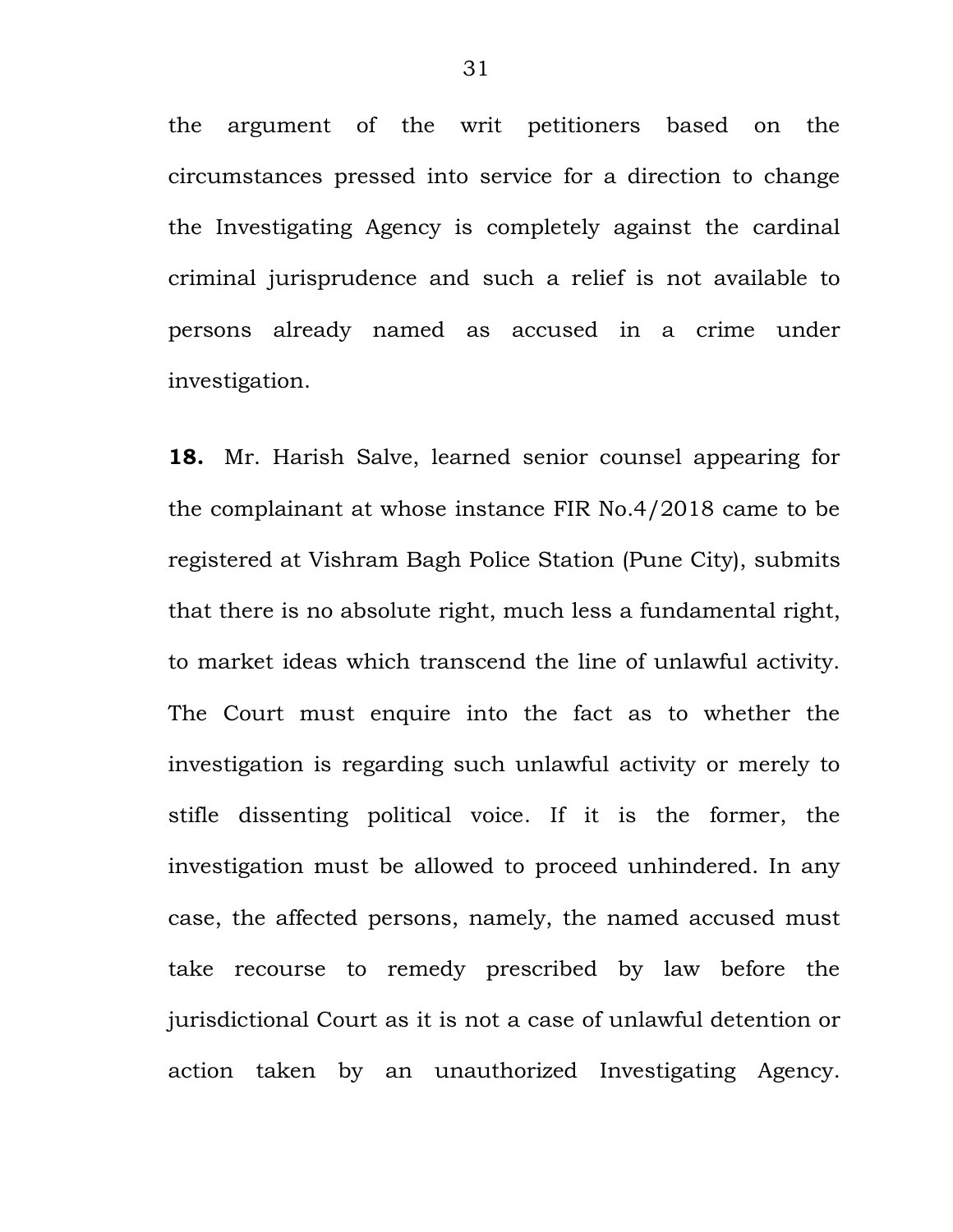According to him, the Court must lean in favour of appointing a SIT or an independent Investigating Agency or Court monitored investigation only when the grievance made is one about the investigation being derailed or being influenced by some authority. In the present case, the grievance is limited to improper arrest of individuals without any legal evidence to indicate their complicity in the commission of any crime or the one registered in the form of FIR No.4/2018. The allegation of motivated investigation is without any basis. No assertion is made by the writ petitioners or the named accused that the investigation by the Pune City Police is mala fide in law. If the allegation is about mala fide in fact, then the material facts to substantiate such allegation, including naming of the person at whose instance it is being so done, ought to have been revealed. That is conspicuously absent in this case. According to the learned counsel, the reliefs claimed in the writ petition do not warrant any indulgence of this Court.

**19.** After the high-pitched and at times emotional arguments concluded, each side presenting his case with equal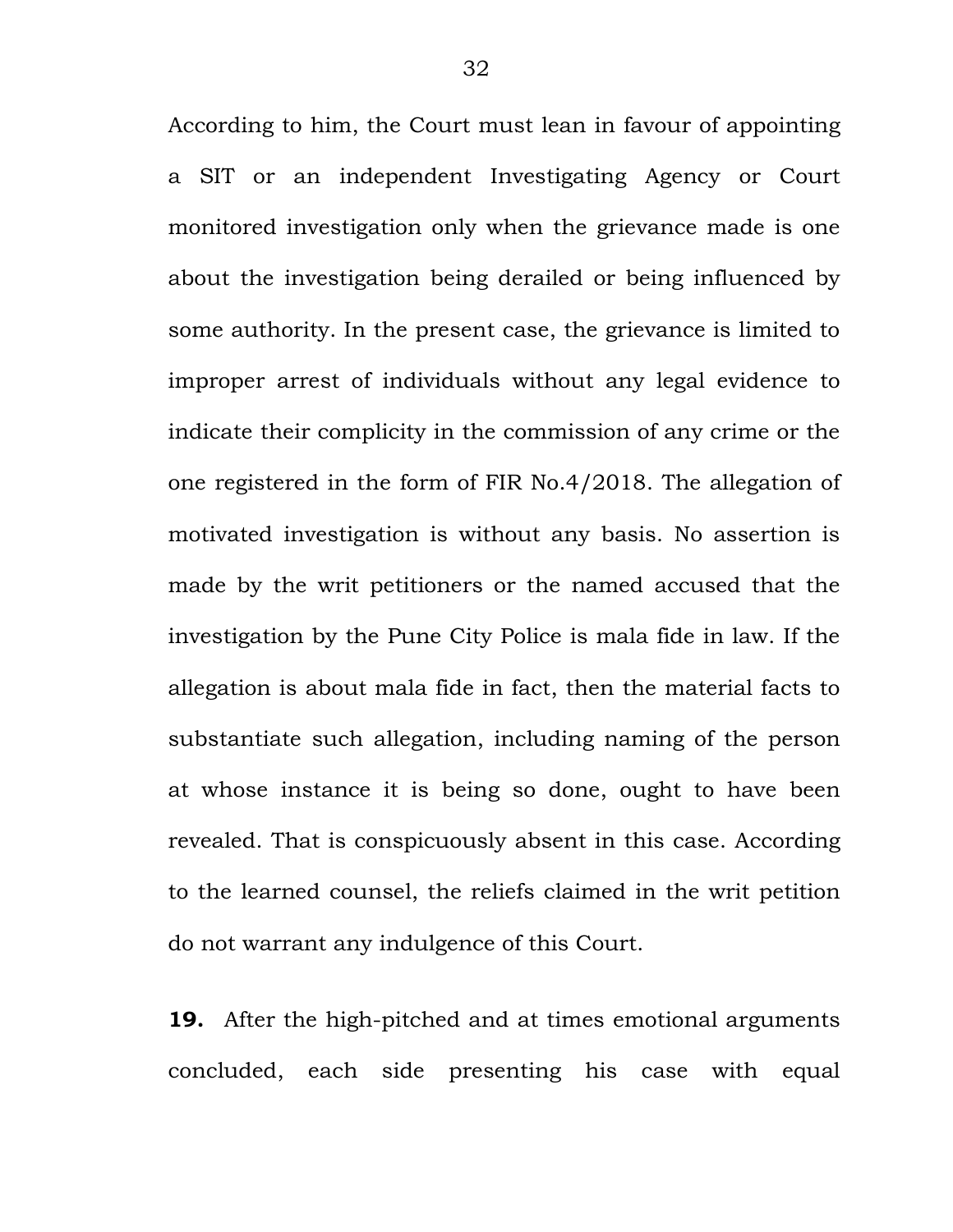vehemence, we as Judges have had to sit back and ponder over as to who is right or whether there is a third side to the case. The petitioners have raised the issue of credibility of Pune Police investigating the crime and for attempting to stifle the dissenting voice of the human rights activists. The other side with equal vehemence argued that the action taken by Pune Police was in discharge of their statutory duty and was completely objective and independent. It was based on hard facts unraveled during the investigation of the crime in question, pointing towards the sinister ploy to destabilize the State and was not because of difference in ideologies, as is claimed by the so called human rights activists.

**20.** After having given our anxious consideration to the rival submission and upon perusing the pleadings and documents produced by both the sides, coupled with the fact that now four named accused have approached this Court and have asked for being transposed as writ petitioners, the following broad points may arise for our consideration:-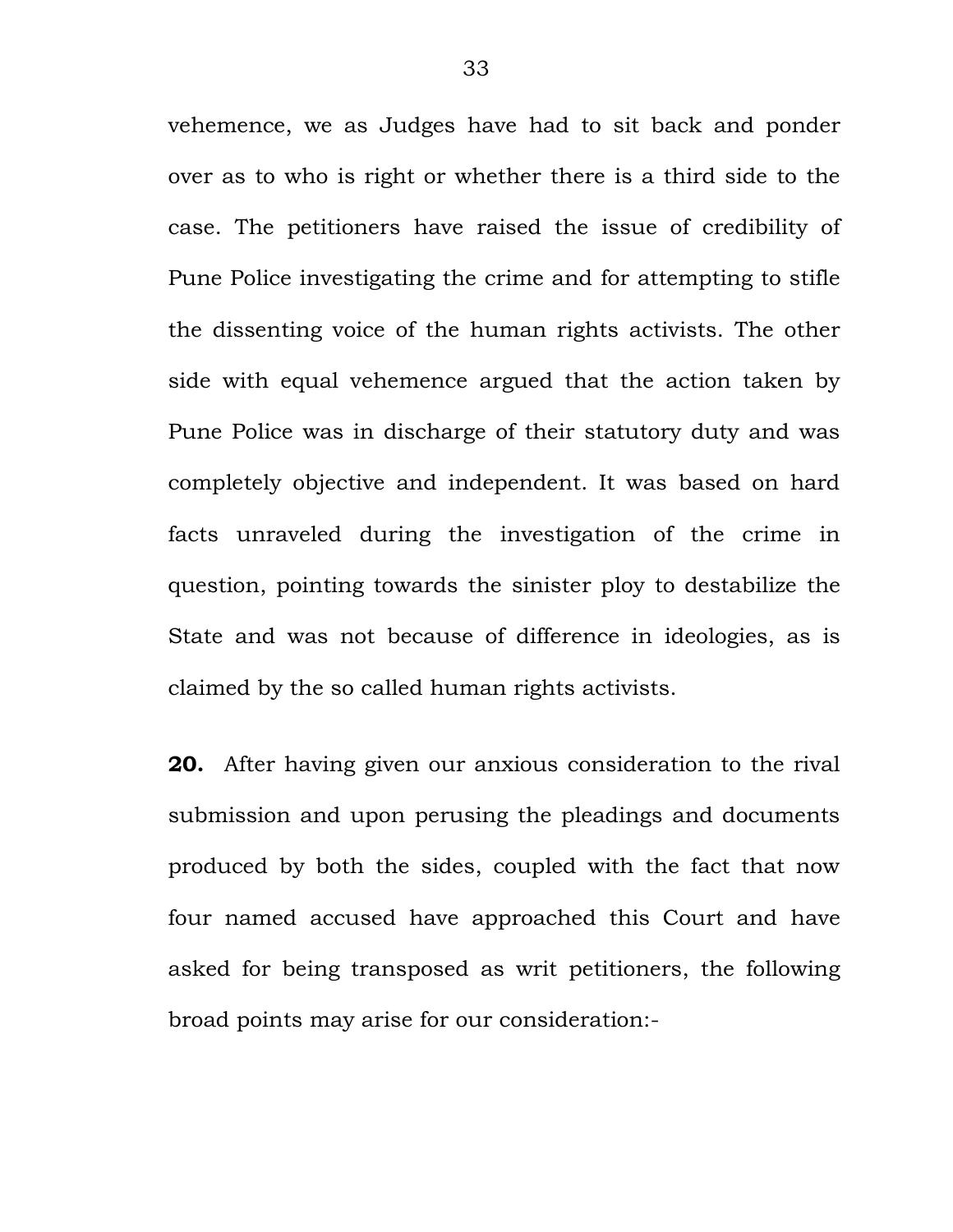- (i) Should the Investigating Agency be changed at the behest of the named five accused?
- (ii) If the answer to point (i) is in the negative, can a prayer of the same nature be entertained at the behest of the next friend of the accused or in the garb of PIL?
- (iii) If the answer to question Nos.(i) and/or (ii) above, is in the affirmative, have the petitioners made out a case for the relief of appointing Special Investigating Team or directing the Court monitored investigation by an independent Investigating Agency?
- (iv) Can the accused person be released merely on the basis of the perception of his next friend (writ petitioners) that he is an innocent and law abiding person?
- **21.** Turning to the first point, we are of the considered opinion that the issue is no more *res integra.* In *Narmada Bai*  **Vs. State of Gujarat and Ors.**<sup>1</sup>, in paragraph 64, this Court restated that it is trite law that the accused persons do not have a say in the matter of appointment of Investigating

 $1$  (2011) 5 SCC 79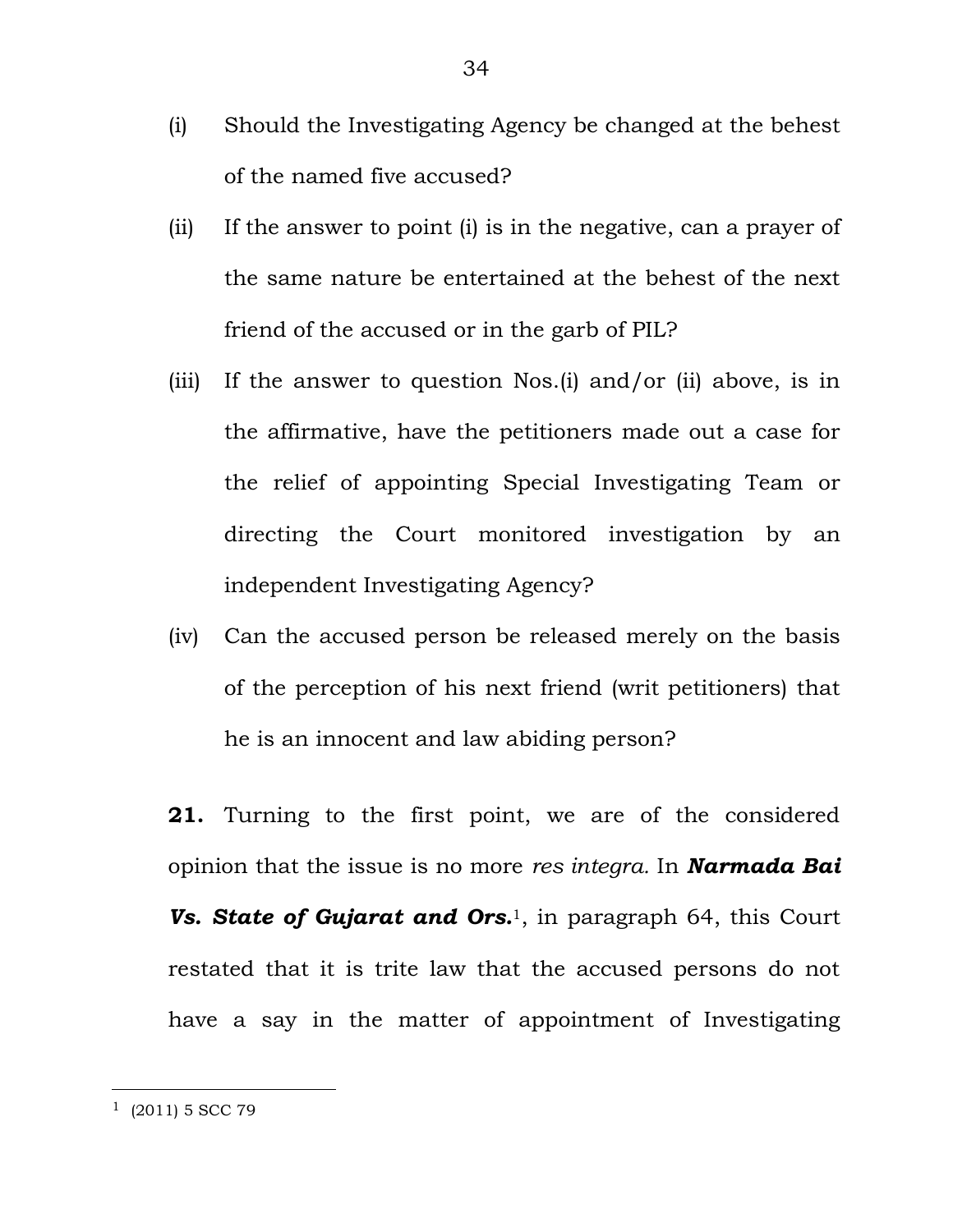Agency. Further, the accused persons cannot choose as to which Investigating Agency must investigate the offence committed by them. Paragraph 64 of this decision reads thus:-

"64. ….. **It is trite law that accused persons do not have a say in the matter of appointment of an investigation agency. The accused persons cannot choose as to which investigation agency must investigate the alleged offence committed by them**."

(emphasis supplied)

## **22.** Again in *Sanjiv Rajendra Bhatt Vs. Union of India*

*and Ors.2,* the Court restated that the accused had no right with reference to the manner of investigation or mode of

prosecution. Paragraph 68 of this judgment reads thus:

"68. **The accused has no right with reference to the manner of investigation or mode of prosecution.** Similar is the law laid down by this Court in *Union of India v. W.N. Chadha3, Mayawati v. Union of India4, Dinubhai Boghabhai Solanki v. State of Gujarat5, CBI v. Rajesh Gandhi6, Competition Commission of India v. SAIL<sup>7</sup> and Janta Dal v. H.S. Choudhary.8"*

(emphasis supplied)

<sup>2</sup> (2016) 1 SCC 1

<sup>&</sup>lt;sup>3</sup> 1993 Supp. (4) SCC 260

<sup>4</sup> (2012) 8 SCC 106

<sup>5</sup> (2014) 4 SCC 626

<sup>6</sup> (1996) 11 SCC 253

<sup>7</sup> (2010) 10 SCC 344

<sup>8</sup> (1991) 3 SCC 756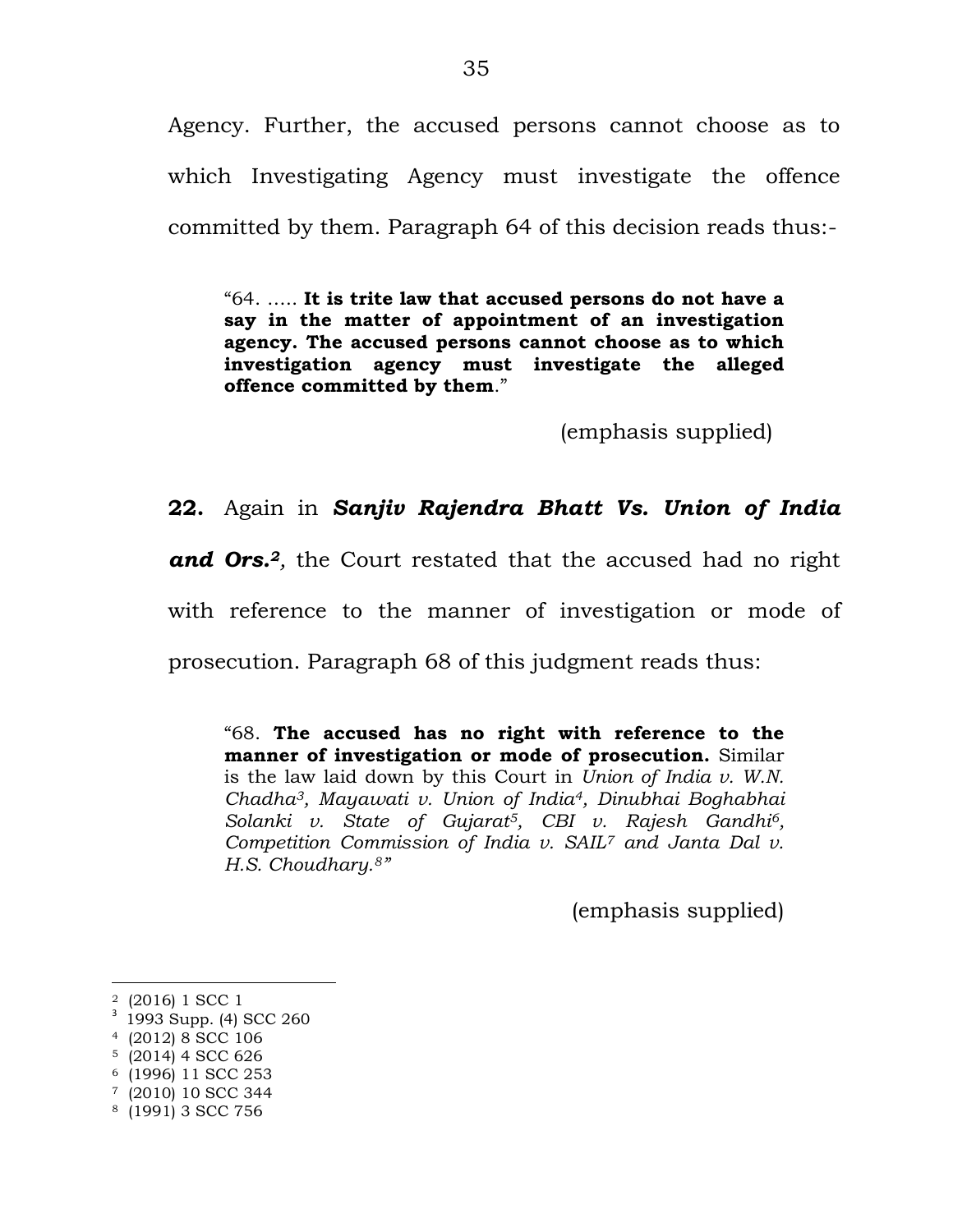**23.** Recently, a three-Judge Bench of this Court in *E. Sivakumar Vs. Union of India and Ors.*9, while dealing with the appeal preferred by the "accused" challenging the order of the High Court directing investigation by CBI, in paragraph 10 observed:

"10. As regards the second ground urged by the petitioner, we find that even this aspect has been duly considered in the impugned judgment. In paragraph 129 of the impugned judgment, reliance has been placed on *Dinubhai Boghabhai Solanki Vs. State of Gujarat10*, wherein it has been held that in a writ petition seeking impartial investigation, the accused was not entitled to opportunity of hearing as a matter of course. Reliance has also been placed in *Narender G. Goel Vs. State of Maharashtra11*, in particular, paragraph 11 of the reported decision wherein the Court observed that it is well settled that the accused has no right to be heard at the stage of investigation. By entrusting the investigation to CBI which, as aforesaid, was imperative in the peculiar facts of the present case, the fact that the petitioner was not impleaded as a party in the writ petition or for that matter, was not heard, in our opinion, will be of no avail. That per se cannot be the basis to label the impugned judgment as a nullity."

**24.** This Court in the case of *Divine Retreat Centre Vs. State of Kerala and Ors.<sup>12</sup> ,* has enunciated that the High

<sup>9</sup> (2018) 7 SCC 365

 $10$  Supra @ Footnote 5

<sup>11</sup> (2009) 6 SCC 65

<sup>12</sup> (2008) 3 SCC 542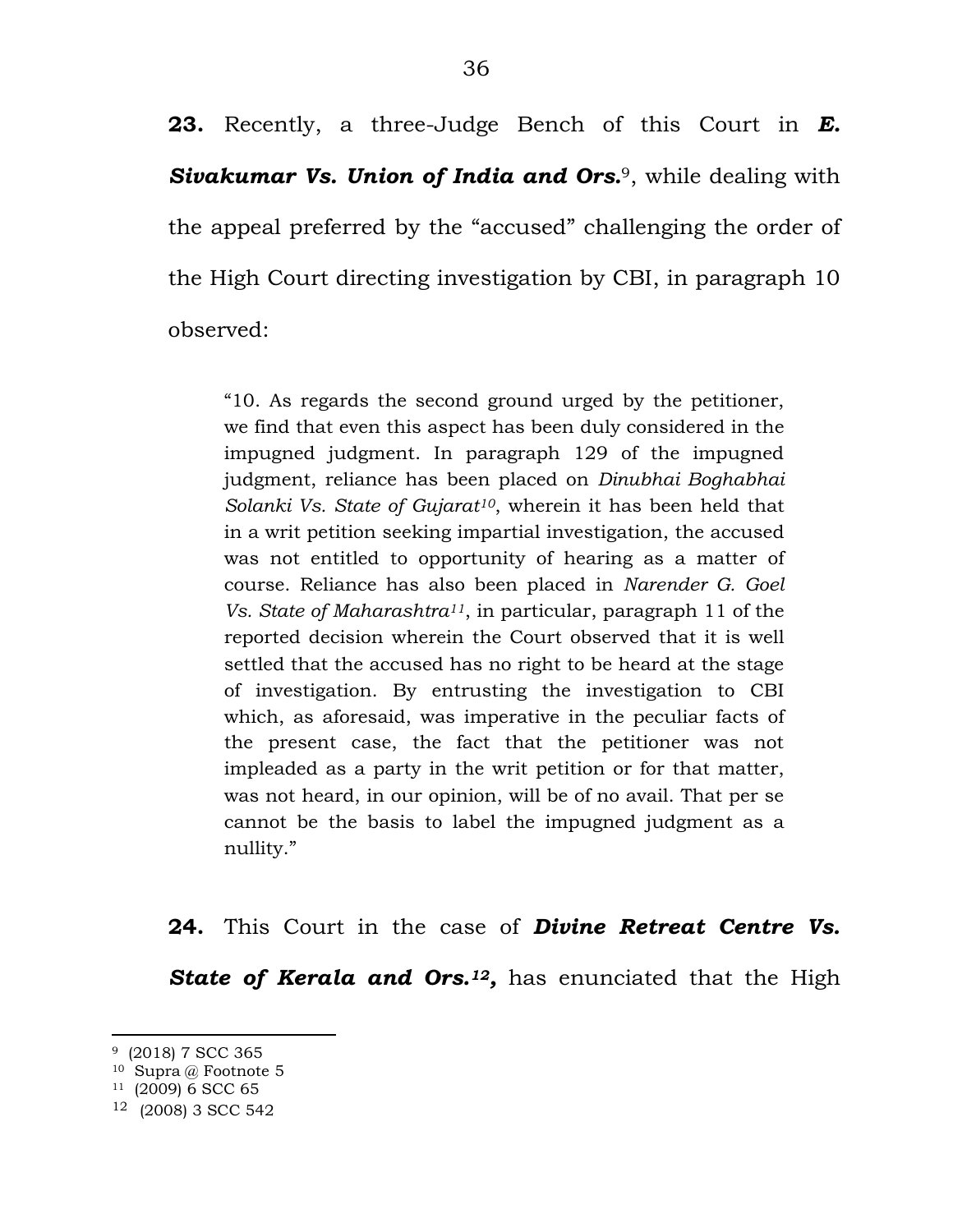Court in exercise of its inherent jurisdiction cannot change the investigating officer in the midstream and appoint an investigating officer of its own choice to investigate into a crime on whatsoever basis. The Court made it amply clear that neither the accused nor the complainant or informant are entitled to choose their own Investigating Agency to investigate the crime in which they are interested. The Court then went on to clarify that the High Court in exercise of its power under Article 226 of the Constitution can always issue appropriate directions at the instance of the aggrieved person if the High Court is convinced that the power of investigation has been exercised by the investigating officer *mala fide*.

**25.** Be that as it may, it will be useful to advert to the exposition in *State of West Bengal and Ors. Vs. Committee for Protection of Democratic Rights, West Bengal and Ors.*13 In paragraph 70 of the said decision, the Constitution Bench observed thus:

"70. Before parting with the case, we deem it necessary to emphasise that despite wide powers conferred by Articles 32

<sup>13</sup> (2010) 3 SCC 571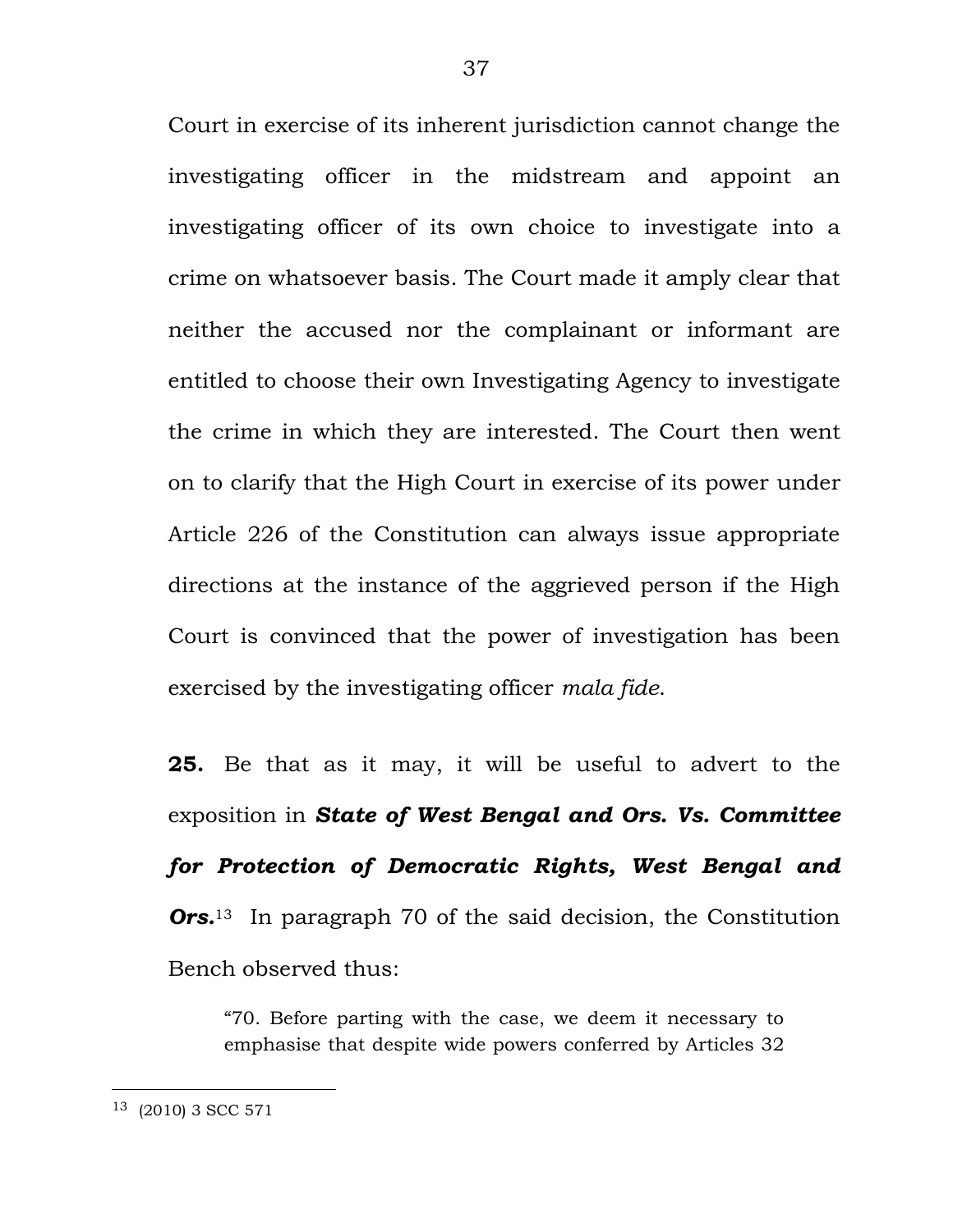and 226 of the Constitution, while passing any order, the Courts must bear in mind certain self-imposed limitations on the exercise of these Constitutional powers. The very plenitude of the power under the said articles requires great caution in its exercise. Insofar as the question of issuing a direction to the CBI to conduct investigation in a case is concerned, although no inflexible guidelines can be laid down to decide whether or not such power should be exercised but time and again it has been reiterated that such an order is not to be passed as a matter of routine or merely because a party has levelled some allegations against the local police. This extraordinary power must be exercised sparingly, cautiously and in exceptional situations where it becomes necessary to provide credibility and instil confidence in investigations or where the incident may have national and international ramifications or where such an order may be necessary for doing complete justice and enforcing the fundamental rights. Otherwise the CBI would be flooded with a large number of cases and with limited resources, may find it difficult to properly investigate even serious cases and in the process lose its credibility and purpose with unsatisfactory investigations."

**26.** In the present case, except pointing out some circumstances to question the manner of arrest of the five named accused sans any legal evidence to link them with the crime under investigation, no specific material facts and particulars are found in the petition about *mala fide* exercise of power by the investigating officer. A vague and unsubstantiated assertion in that regard is not enough.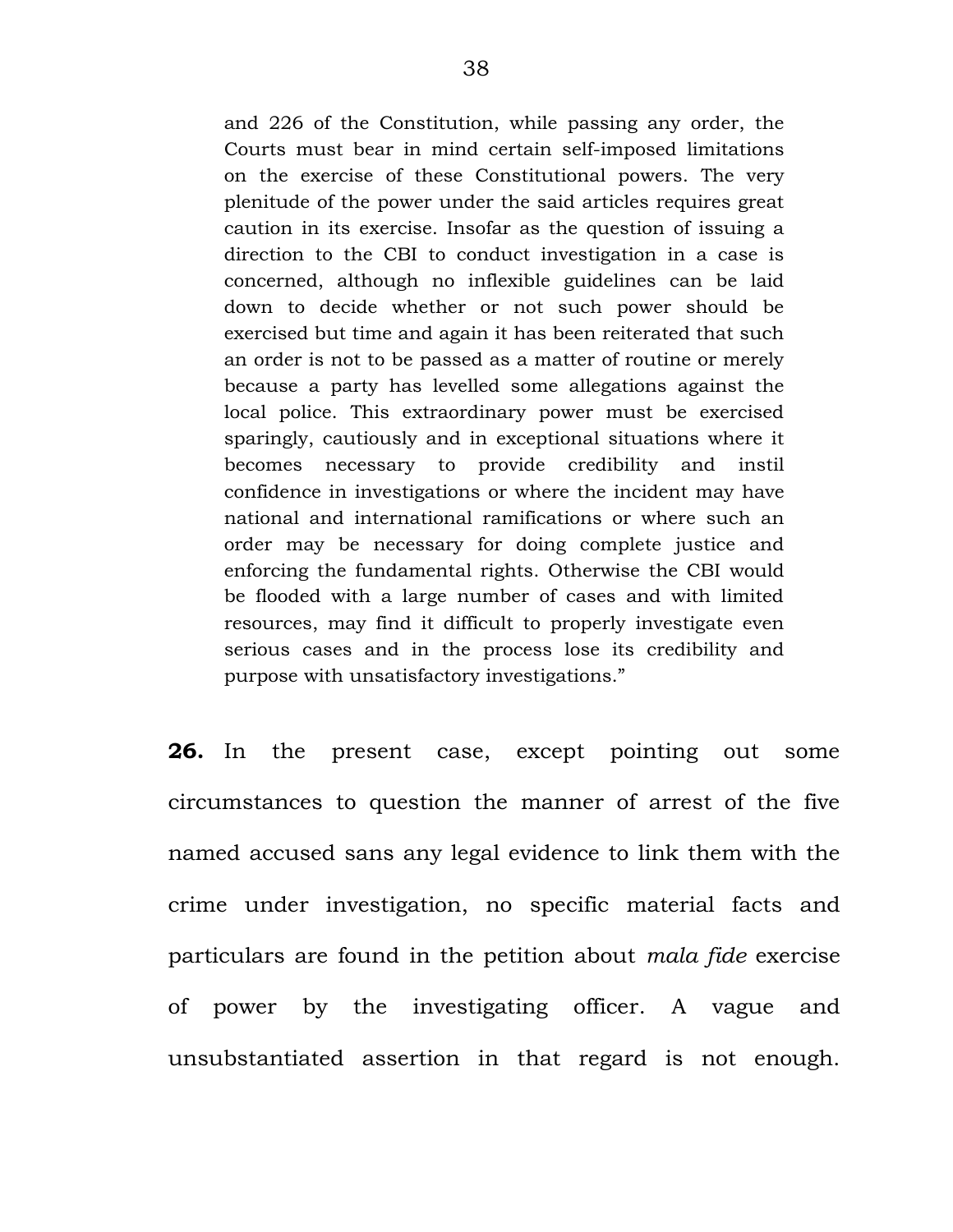Rather, averment in the petition as filed was to buttress the reliefs initially prayed (mentioned in para 7 above) – regarding the manner in which arrest was made. Further, the plea of the petitioners of lack of evidence against the named accused (A16 to A20) has been seriously disputed by the Investigating Agency and have commended us to the material already gathered during the ongoing investigation which according to them indicates complicity of the said accused in the commission of crime. Upon perusal of the said material, we are of the considered opinion that it is not a case of arrest because of mere dissenting views expressed or difference in the political ideology of the named accused, but concerning their link with the members of the banned organisation and its activities. This is not the stage where the efficacy of the material or sufficiency thereof can be evaluated nor it is possible to enquire into whether the same is genuine or fabricated. We do not wish to dilate on this matter any further lest it would cause prejudice to the named accused and including the co-accused who are not before the Court. Admittedly, the named accused have already resorted to legal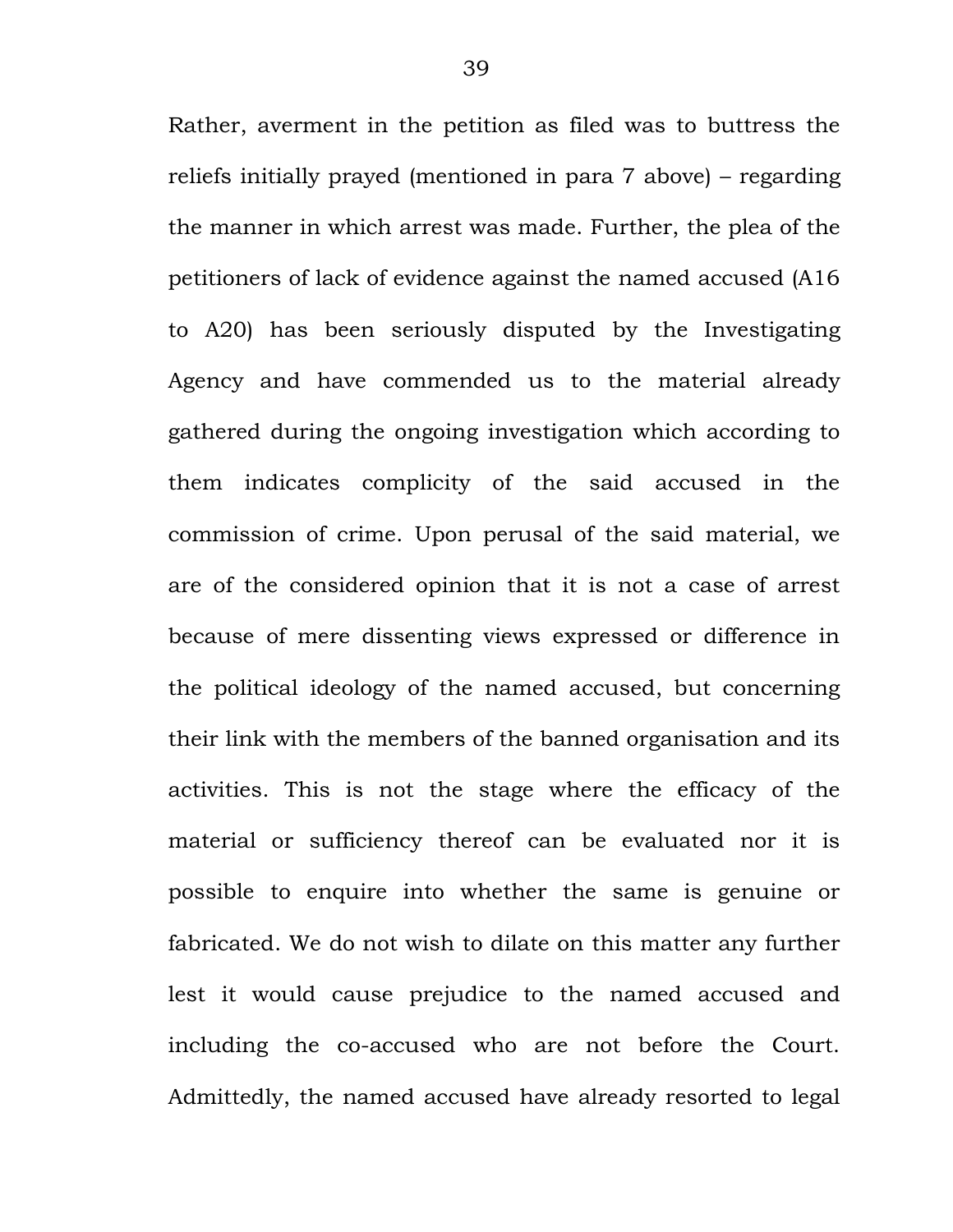remedies before the jurisdictional Court and the same are pending. If so, they can avail of such remedies as may be permissible in law before the jurisdictional courts at different stages during the investigation as well as the trial of the offence under investigation. During the investigation, when they would be produced before the Court for obtaining remand by the Police or by way of application for grant of bail, and if they are so advised, they can also opt for remedy of discharge at the appropriate stage or quashing of criminal case if there is no legal evidence, whatsoever, to indicate their complicity in the subject crime.

**27.** In view of the above, it is clear that the consistent view of this Court is that the accused cannot ask for changing the Investigating Agency or to do investigation in a particular manner including for Court monitored investigation. The first two modified reliefs claimed in the writ petition, if they were to be made by the accused themselves, the same would end up in being rejected. In the present case, the original writ petition was filed by the persons claiming to be the next friends of the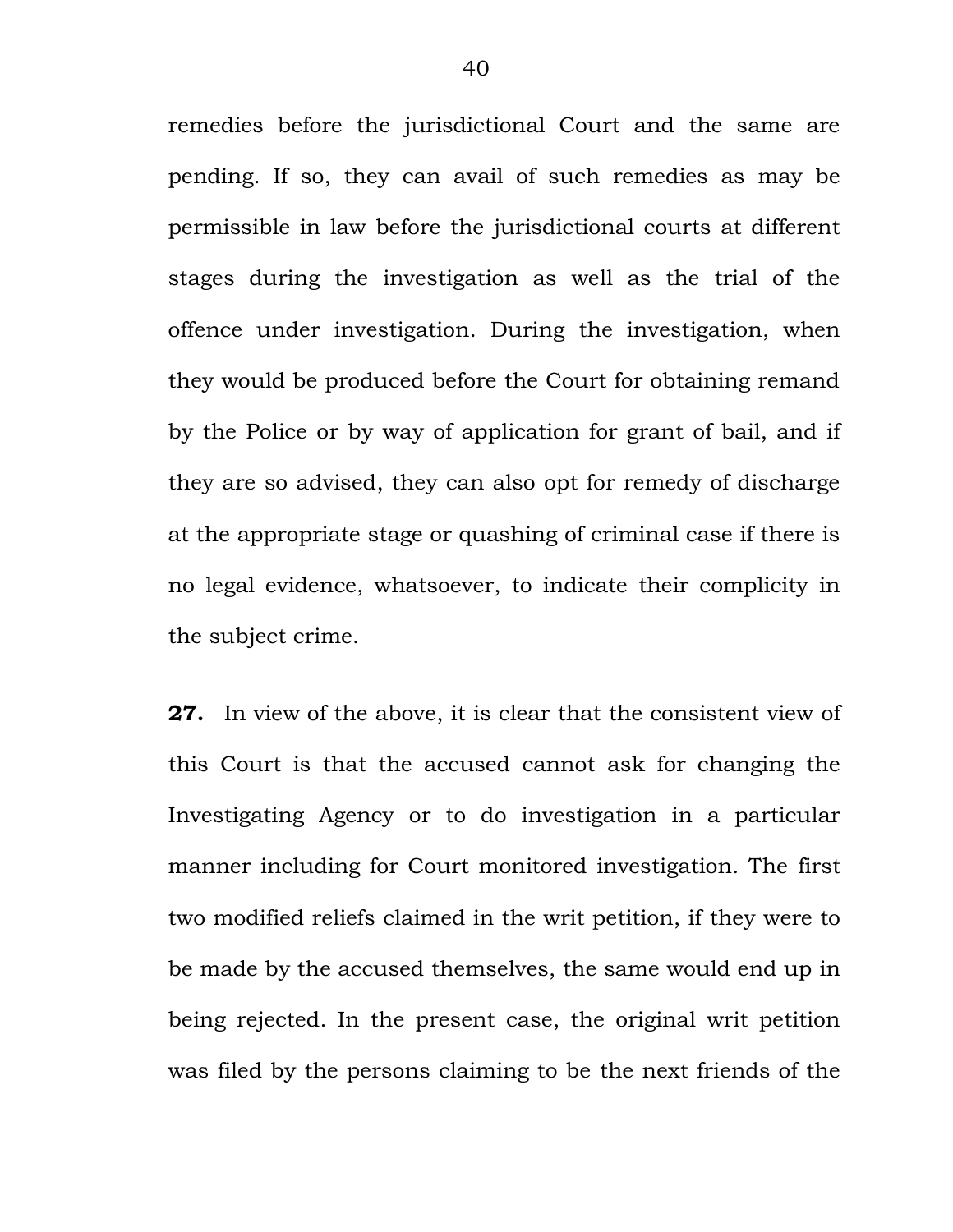concerned accused (A16 to A20). Amongst them, Sudha Bhardwaj (A19), Varvara Rao (A16), Arun Ferreira (A18) and Vernon Gonsalves (A17) have filed signed statements praying that the reliefs claimed in the subject writ petition be treated as their writ petition. That application deserves to be allowed as the accused themselves have chosen to approach this Court and also in the backdrop of the preliminary objection raised by the State that the writ petitioners were completely strangers to the offence under investigation and the writ petition at their instance was not maintainable. We would, therefore, assume that the writ petition is now pursued by the accused themselves and once they have become petitioners themselves, the question of next friend pursuing the remedy to espouse their cause cannot be countenanced. The next friend can continue to espouse the cause of the affected accused as long as the concerned accused is not in a position or incapacitated to take recourse to legal remedy and not otherwise.

**28.** Be that as it may, we are conscious of the fact that prayer clause (i) and (ii) also make reference to FIR No.2/2018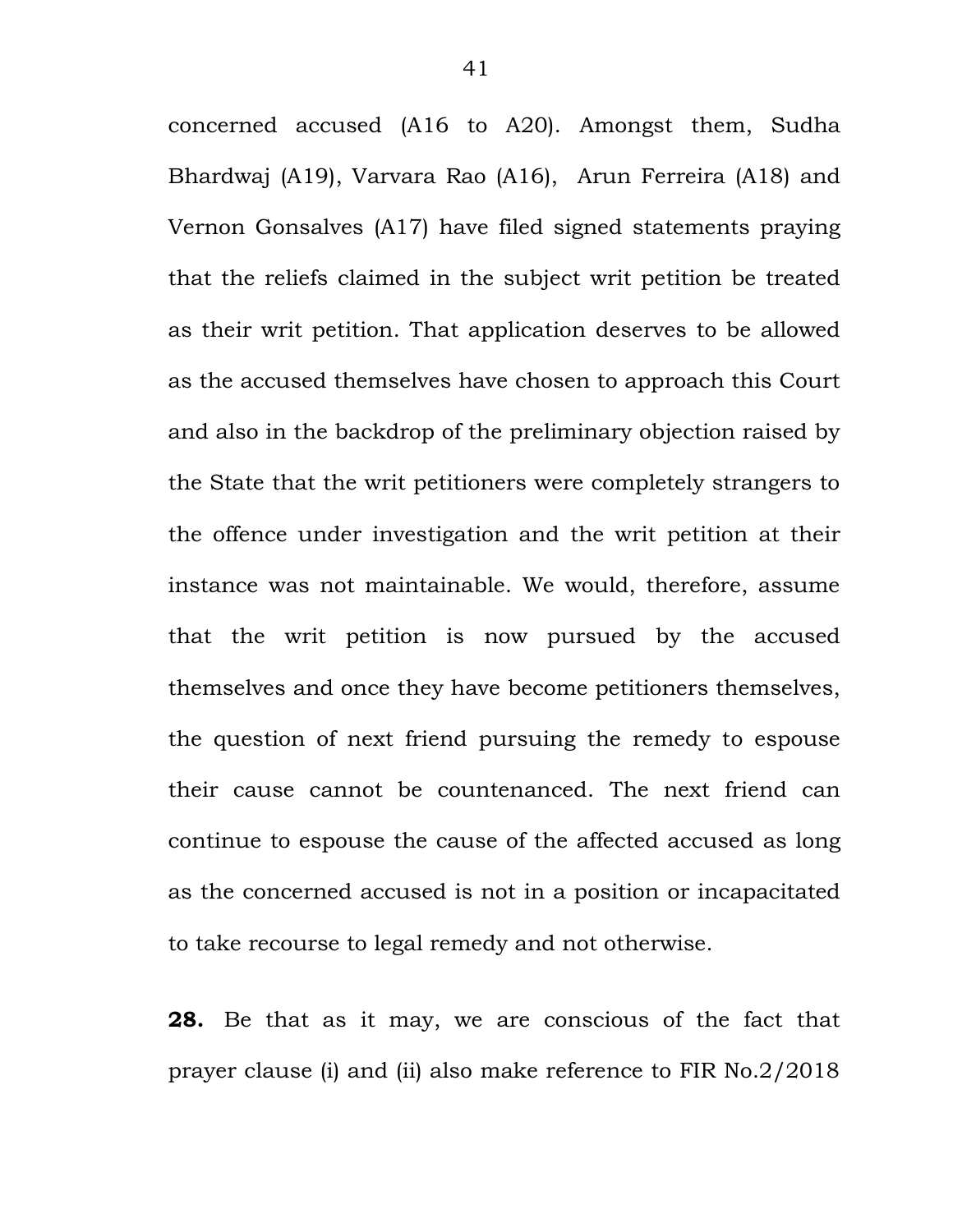registered at Pimpri (Urban) Police Station on 2nd January, 2018. However, that is an independent FIR registered at a different police station against the Hindutva right wing leaders Milind Ekbote and Sambhaji Rao Bhide. It is, at best, in the nature of a cross FIR in respect of the same incident against the alleged aggressors filed by an eye-witness. Neither the writ petitioners nor the named accused in FIR No.4/2018 in that sense, can pursue relief in respect of FIR No.2/2018 registered at Pimpri (Urban) Police Station. Admittedly, Criminal Writ Petition No.1875 of 2018 has alrady been filed in the Bombay High Court by Anita R. Sawale (the complainant in FIR No.2/2018) herself for issuing directions to the Investigating Agency in that crime. As presently advised, we find force in the argument of the State that the crime under investigation in FIR No.4/2018, inter alia is to investigate the allegations that a banned organization, CPI(M), organises events such as referred to in FIR No.2/2018 to propagate ill-will in different classes and turn them into unconstitutional and violent activities. Further, such activities were purportedly carried out by Kabir Kala Manch, Sudhir Dhawale and other activists in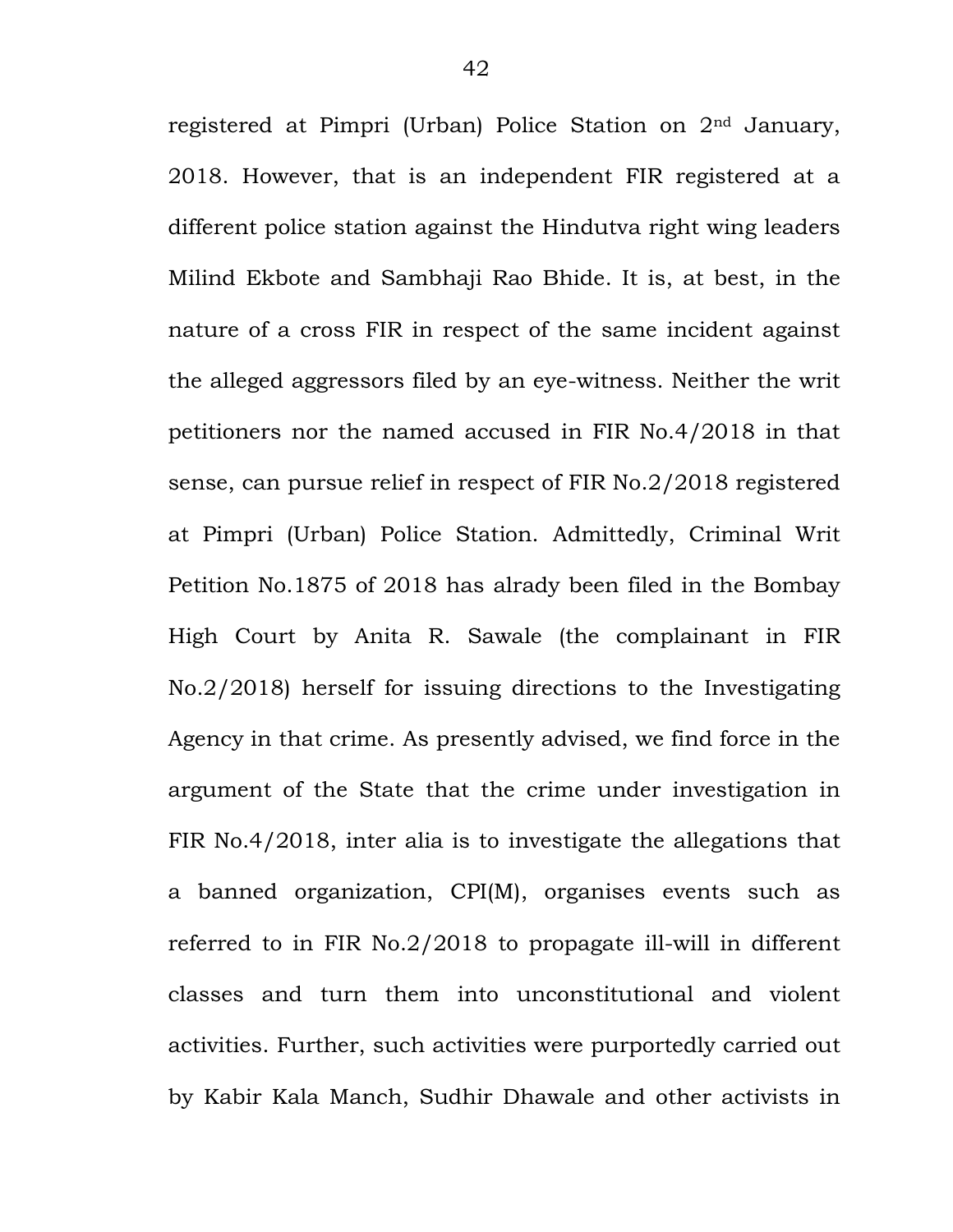different areas in the State of Maharashtra by delivering vituperative speeches and to spread false history, disputable statements and incite objectionable slogans, sing songs and road dramas and distribution of objectionable and provocative pamphlets and books also. And that the incidents such as at Bhima Koregaon and nearby places of stone throwing, castes clashes and arson incidents is the outcome of such conspiracy. Taking any view of the matter, the reliefs claimed in the modified prayer clauses (i) and (ii) in respect of FIR No.2/2018, cannot be taken forward at the instance of the named five accused persons in FIR No.4/2018 registered at Vishram Bagh Police Station (Pune City) on 8th January, 2018 or for that matter their next friends.

**29.** A fortiori, it must follow that the writ petitioners, who are strangers to the offence under investigation (in FIR No.4/2018); and since they are merely espousing the cause of the arrested five accused as their next friends, cannot be heard to ask for the reliefs which otherwise cannot be granted to the accused themselves. What cannot be done directly,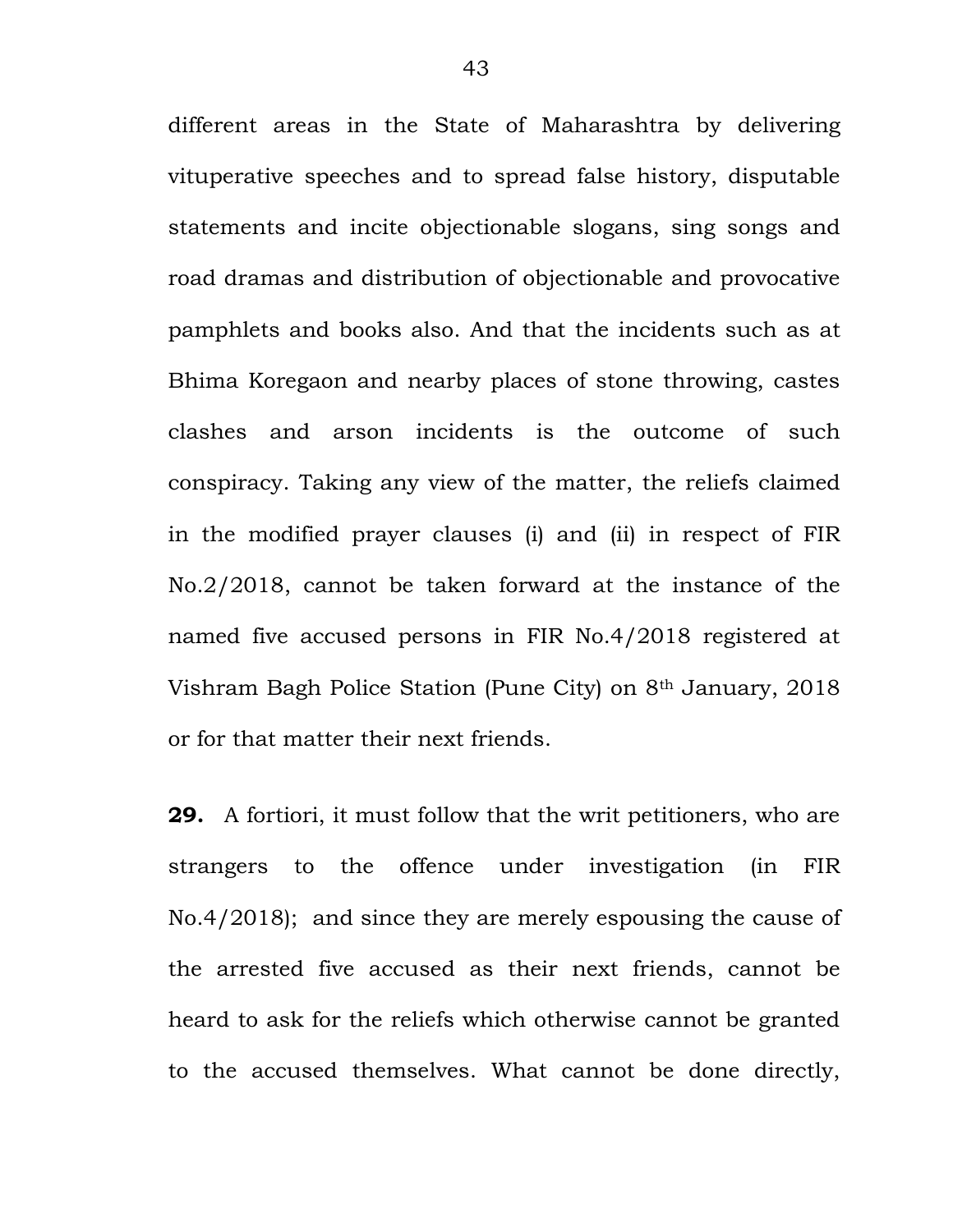cannot be allowed to be done indirectly even in the guise of public interest litigation.

**30.** We find force in the argument of the State that the prayer for changing the Investigating Agency cannot be dealt with lightly and the Court must exercise that power with circumspection. As a result, we have no hesitation in taking a view that the writ petition at the instance of the next friend of the accused for transfer of investigation to independent Investigating Agency or for Court monitored investigation cannot be countenanced, much less as public interest litigation.

**31.** As the answer to point Nos. (i) and (ii) are in the negative and against the writ petitioners and named accused, we do not wish to dilate on the circumstances pointed out to us by the accused regarding the manner of their arrest. For, any observation in that regard by this Court may prejudice the said accused including the co-accused who are not before this Court or the prosecution, which must be eschewed. We are of the considered opinion that the investigation of the offence in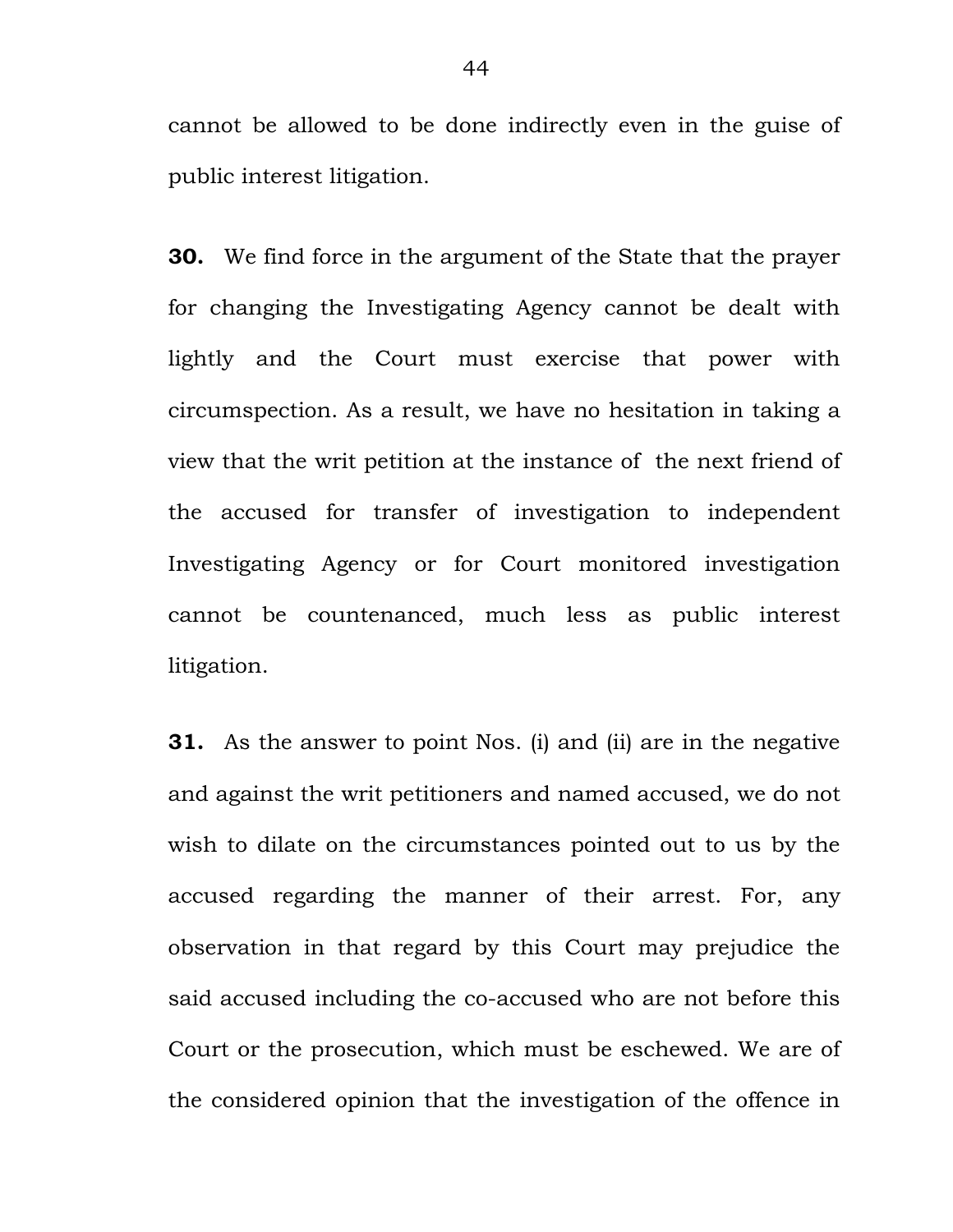question is at a nascent stage and, therefore, it is not desirable to elaborate further as the modified reliefs (i) and (ii) as prayed cannot be granted for the reasons noted hereinbefore.

**32.** That takes us to the third modified relief claimed in the writ petition to issue directions that all electronic devices, records and materials, allegedly seized from the detenue/accused, be examined by Forensic Science Laboratory outside the State of Maharashtra to ensure fair play and in the interest of justice. Even this prayer cannot be taken forward. If any one of the twenty two named accused have any grievance or apprehension about the same, he is free to make that request before the jurisdictional Court, which can be considered at the appropriate stage in accordance with law. We are not expressing any opinion either way in the present writ petition in that regard.

**33.** The fourth modified relief is to direct release of the arrested activists from custody as per law. The accused persons must pursue this relief before the appropriate court, which can be considered by the concerned court on its own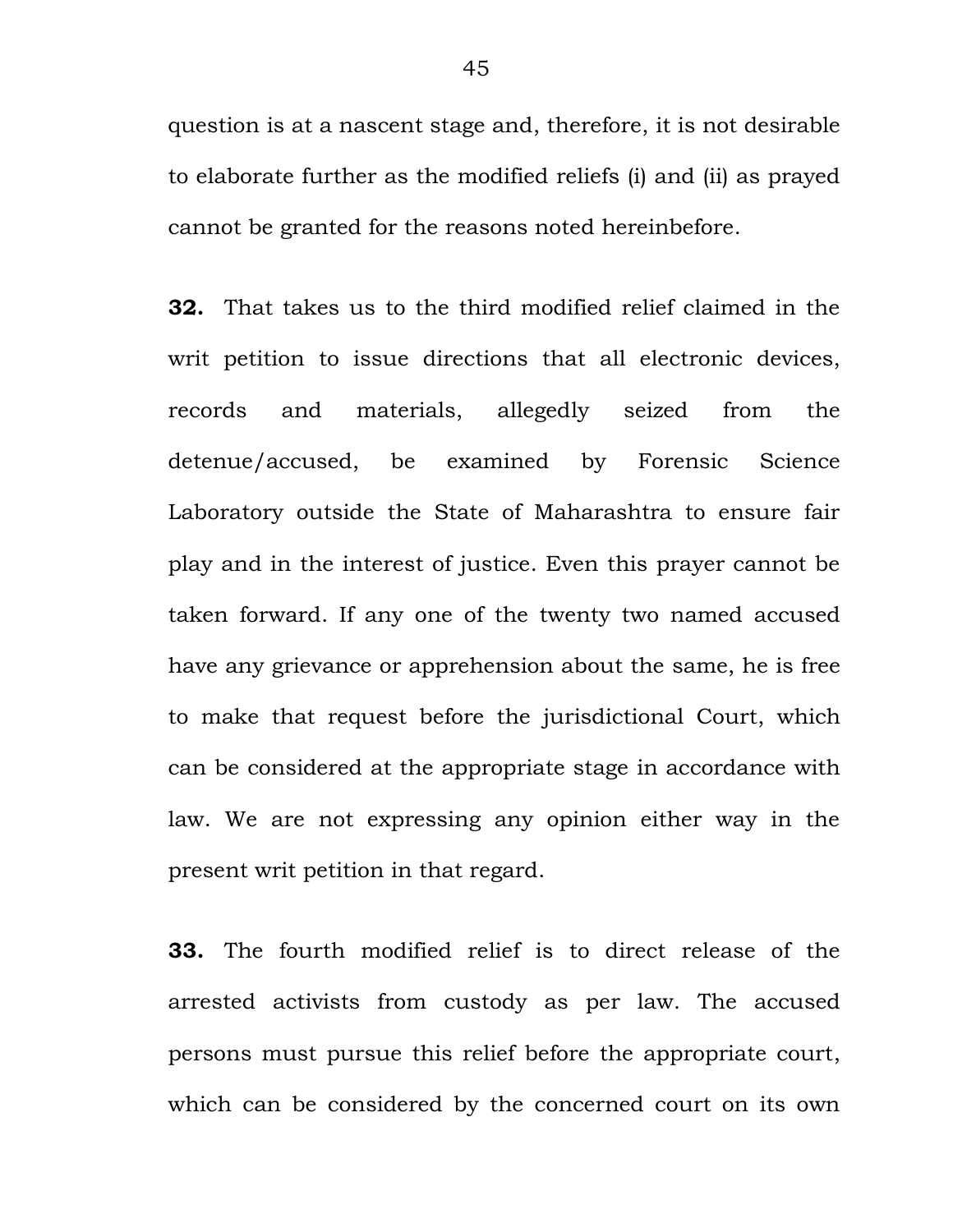merits in accordance with law. As noted earlier, the concerned accused persons have already taken recourse to remedy before the jurisdictional High Courts. Hence, they are free to pursue all legal remedies available to them as per law. We are not expressing any opinion either on the issue of maintainability thereof or on merits of the reliefs that may be claimed therein. All questions will have to be considered by the concerned Court in accordance with law. Accordingly, even the fourth modified relief cannot be considered in the present writ petition.

**34.** In view of the above, we have advisedly refrained from dealing with the factual issues raised by the parties and including the named accused represented by their counsel before us, as any observation made by this Court may cause serious prejudice to them or the co-accused who are not before this Court or, for that matter, the prosecution case, resulting in serious miscarriage of justice. Similarly, we do not wish to burden the judgment with the other reported judgments relied upon by the counsel for the parties and dealing with legal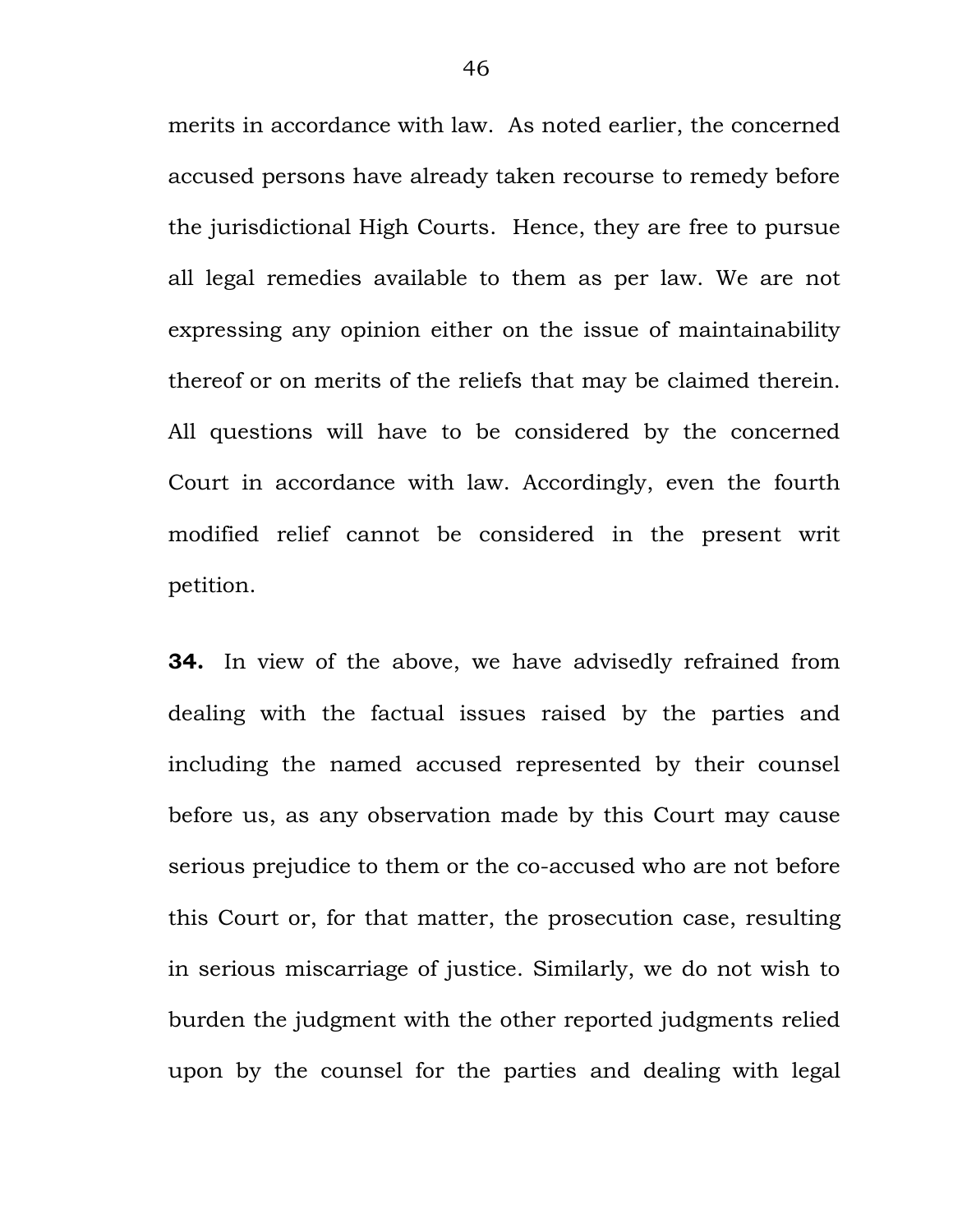propositions canvassed by them, which are not necessary to be answered in the present writ petition.

**35.** We may hasten to mention that we have perused the Registers containing relevant documents and the Case Diary produced by the State of Maharashtra. But we have avoided to dilate on the factual position emerging therefrom, lest any prejudice is caused to any accused or the prosecution, in any manner.

**36.** The record/files/documents and the Case Diary handed over to the Court in a sealed cover by the State be returned to the counsel for the State in a sealed cover.

**37.** Accordingly, this writ petition is disposed of with liberty to the concerned accused to take recourse to appropriate remedy as may be permissible in law. The interim order passed by this Court on 29th August, 2018 shall continue for a period of four weeks to enable the accused to move the concerned court. The said proceedings shall be decided on its own merits uninfluenced by any observation made in this